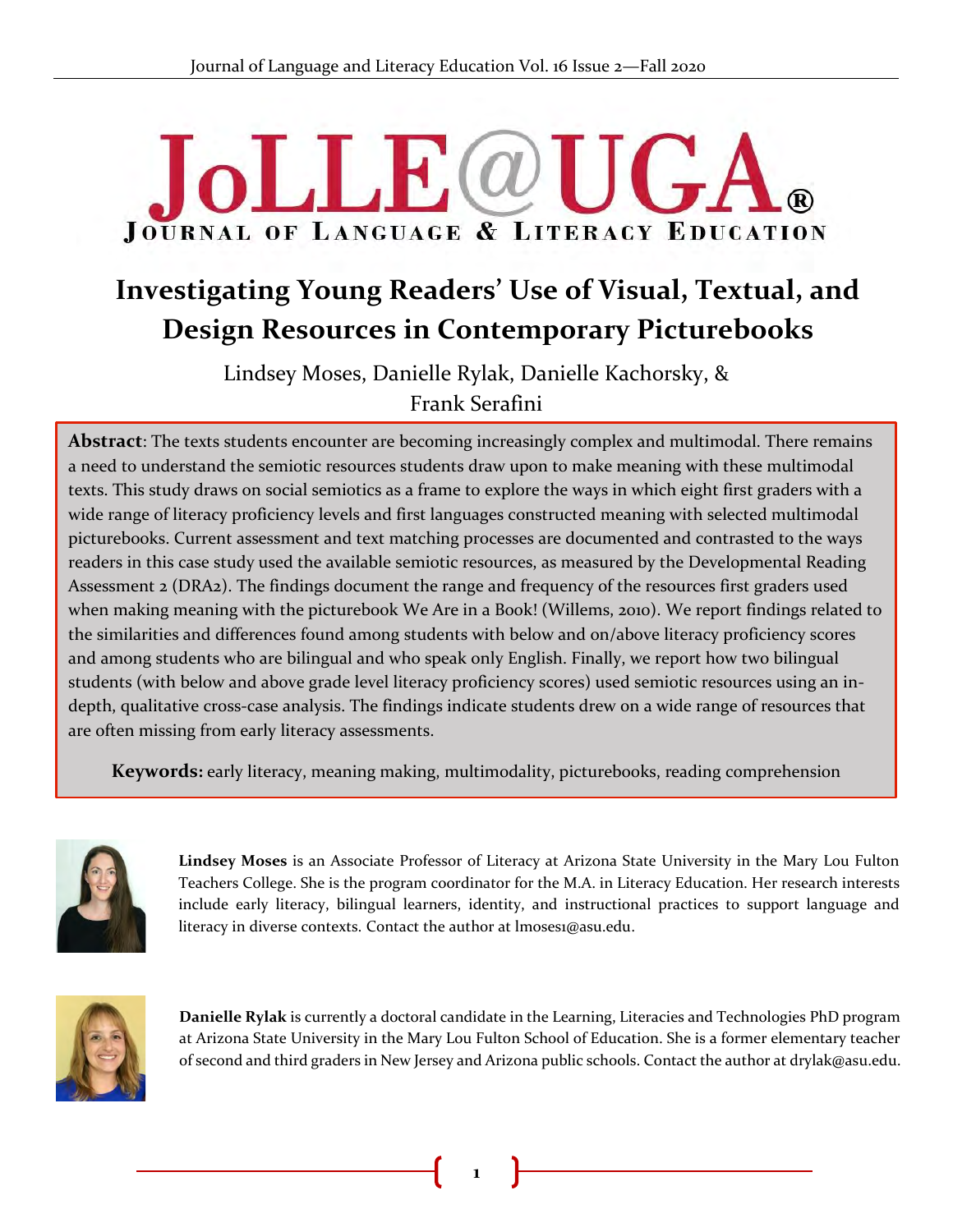

**Dani Kachorsky** is an Assistant Professor of Literacy in the department of Curriculum, Instruction, and Learning Sciences at Texas A&M University Corpus Christi. Her research focuses on how readers transact with visual and multimodal text, in particular multimodal children's and adolescent literature, and the pedagogical approaches that support the use of these texts in classrooms and other contexts. Contact the author at danilynfield@gmail.com.



**Dr. Frank Serafini** is a Professor of Literacy Education and Children's Literature in the Mary Lou Fulton Teachers College at Arizona State University. Contact the author at serafini@asu.edu.

#### **Introduction<sup>1</sup>**

s the texts young readers encounter in and out of school settings become increasingly  $\blacktriangle$  complex (incorporating visual, textual, digital design elements), the need for understanding the various semiotic resources students draw upon to make meaning with these multimodal texts only increases (Kress, 2010; Serafini, 2014). Teachers and researchers require more information about how students navigate the new and complex texts in order to better understand how to provide effective instruction and assessment as the field of children's literature evolves. This study examines and illustrates the inadequacies of commonly used early literacy evaluation and text matching procedures in relation to students' use of semiotic resources to make meaning with multimodal texts. A

As part of a larger study, the researchers sought to investigate the ways in which eight first graders drew upon the visual, textual, and design elements associated with multimodal picturebooks, in

particular the works of award-winning author and artist Mo Willems (Kachorsky, Moses, Serafini, & Hoelting, 2017). In this study we wanted to understand the connections and associations between the language and literacy proficiencies of young readers and the types of semiotic resources they used to make sense of selected picturebooks.

We begin by examining the ways first-grade readers, with varying levels of literacy abilities and proficiencies as measured by the Developmental Reading Assessment 2 (DRA2, a standardized reading assessment used to determine a student's reading level) use the available semiotic resources associated with contemporary picturebooks, specifically the work of author-illustrator Mo Willems. Next, we provide a cross-case analysis of two selected Spanish-English bilingual students with significantly different performances on the DRA2 (one student scored 3, and the other student scored 16). Finally, we consider the ways students with varying language and literacy proficiencies approach, navigate, and comprehend

<sup>&</sup>lt;sup>1</sup> We acknowledge that there is a gender spectrum and that myriad pronouns exist that we can use when referring to individuals in my writing. Throughout this article we will use "he" to refer to individuals who identify as male, "she" to refer to individuals who identify as

female, and "ze" for individuals who identify as genderneutral. We have selected these pronouns because we believe they are more familiar for a diverse audience of readers.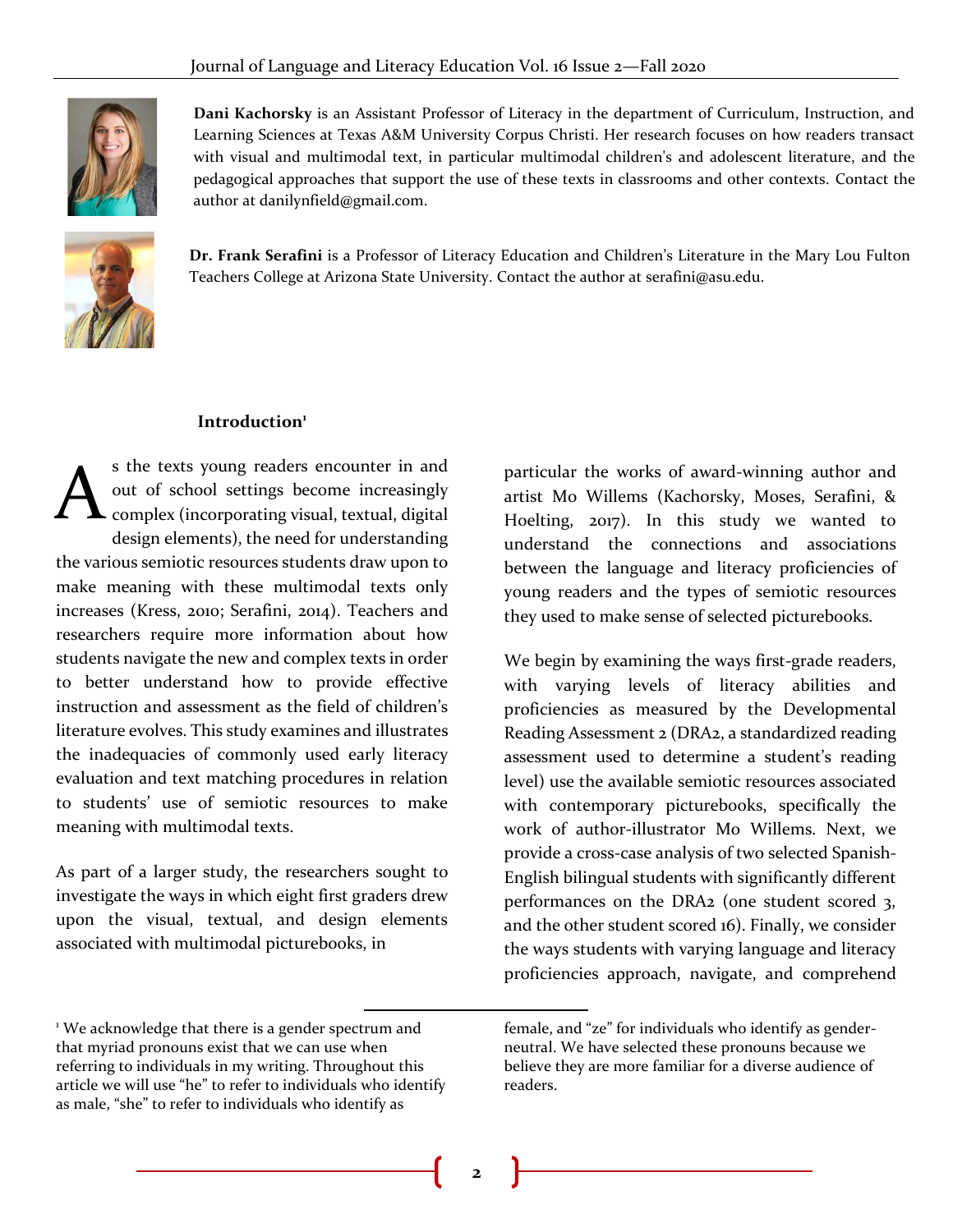the semiotic resources in the selected picturebooks as they work to construct meaning during these transactions.

The following research questions guided our study:

- 1. What semiotic resources did first graders use when making meaning with the multimodal elements in the picturebook *We Are in a Book!* (Willems, 2010)?
	- a. What similarities and differences were found among students with below and on/above DRA2 scores?
	- b. What similarities and differences were found among students who are bilingual and who speak only English?
- 2. How did two bilingual students (with below and above grade level DRA2 scores) draw upon various semiotic resources to make meaning with *We Are in a Book!* (Willems, 2010)?

#### **Theoretical Framework**

We draw on social semiotics to frame and situate our study. Social semiotics is a theory of representation and communication that asserts that meanings are constructed through various modalities that are created or interpreted by individuals in social and cultural contexts. Theorists working from a social semiotic theoretical perspective focus on how particular semiotic resources, or resources for making meanings, are used across a variety of modalities as means of representation and communication. Kress (2010) distinguishes between representation, which is focused on the needs, interests, and expectations of the rhetor giving material form through socially available semiotic resources, and communication that is a social activity focused on the interactions of the rhetor and others, and the needs, interests, and histories of the audience  $(p.51)$ .

Systems of representations are not simply innocent means of representation and communication, but have been produced in the course of sociocultural histories stemming from specific interests and purposes. Systems of representation and communication offer meaning potentials or fields of possible meanings that are activated by producers and consumers of visual images and multimodal texts in the act of interpretation (Aiello, 2006).

A mode is a system of signs created within or across various cultures to represent and express meanings (Serafini, 2014). Each mode, for example photography, sculpture, written language, or painting, has a different potential for representing and communicating meanings, and has been created in sociocultural contexts to serve a particular purpose. A multimodal text is therefore a text that uses more than one mode to represent or communicate ideas, identities, and ideologies. Picturebook authors, illustrators, and designers draw upon a variety of modes to create narrative stories or share information.

#### **Semiotic Resources and Picturebooks**

Contemporary picturebooks are print-based or digital texts that use more than one mode to represent meaning potentials, where mode is defined as a socioculturally-shaped resource for meaning making (Kress, 2010). Each mode potentially adds to the complexity of a picturebook and represents and communicates in different ways through different material and semiotic resources. In general, a multimodal text is a "complex, multimodal entity that occurs in both print and digital environments, utilizing a variety of cultural and semiotic resources to articulate, render, represent, and communicate an array of concepts and information" (Serafini, 2014, 12- 13).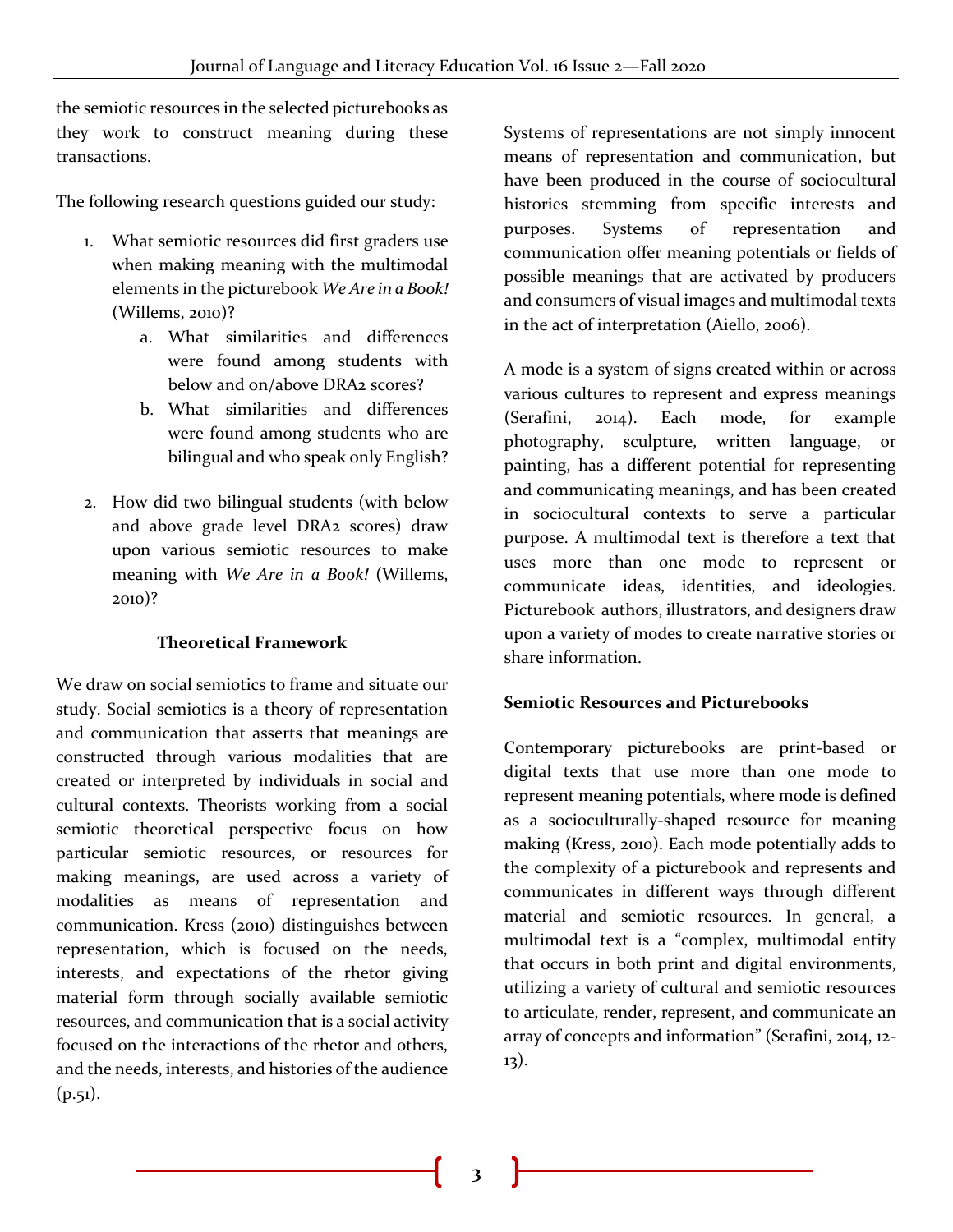In general, the modes used in contemporary, printbased picturebooks fall into three categories: 1) textual elements – written language, 2) visual images – photography, painting, graphs, drawings, and charts, and 3) design features– borders, typography and other graphic design features. Each of these elements of a picturebook serves as a separate, yet interconnected, system of meaning that provides information to the reader and supports and constructs the narrative in different ways. Although agreement on many of these terms has not been forthcoming in the field of multimodal research (Jewitt, 2014), for the purposes of this article, we use the term semiotic resource to refer to the visual and textual elements, for example use of color,

typographical features, framing, layout, and design features (upfixes, reduplication, and speech bubbles). These semiotic resources we refer to are elements within and across various modes but do not constitute modes by themselves (Fei, 2004; Kress, 2014).

#### **Literature Review**

In this section, we explore

literature related to three distinct areas: literacy assessment for young readers, young readers' uses of semiotic resources in picturebooks, and language heritage and restrictive language policy.

#### **Assessments of Reading Abilities in Young Readers**

Widely-used elementary reading assessments in the United States such as the Fountas and Pinnell Benchmark Assessment Systems (2016), Developmental Reading Assessment 2 (DRA2, Beaver & Carter, 2009), and Rigby PM Benchmark Kit (Nelley & Smith, 2000) are intended to provide teachers with valuable information on students' oral-reading

**"Assessments connected with leveling systems focused primarily on decoding abilities often fail to consider the role of semiotic resources available in postmodern picturebooks."**

fluency, word accuracy, and comprehension abilities (Paris, 2002; Rabinowitz, Wong, & Filby, 2002). It is common practice in the United States for teachers of primary-aged students to use data from these assessments to differentiate reading instruction during guided reading sessions and to support independent reading.

Early reading assessments were also designed to help match readers to texts categorized by levels of text complexity in terms of concept, theme, vocabulary, length, etc. (Fountas & Pinnell, 2006). Text difficulty is primarily based on readability formulas that include the semantic and syntactic complexity of the written text (Hiebert, 2002). Word complexity is

> measured by either a given list of words rated by difficulty or by the number of syllables per word. Often, the measure will relate to the decodability of the words in the text in relation to a student's grade level. Syntactic complexity is measured by the number of words in a sentence. Teachers use these levels of text difficulty to match students to texts at their independent and instructional reading levels.

Unfortunately, these levels can also restrict students' access to texts outside their level for independent reading options (Kontovourki, 2012; Rog & Burton, 2001). In this article, we problematize the limited scope and nature of these assessments in their ability to assess young students' meaning making with multimodal texts and matching readers with appropriate texts for reading instructional purposes.

However, early reading assessments that often drive instruction continue to remain focused on the textual elements and literal comprehension. These assessments connected with leveling systems focused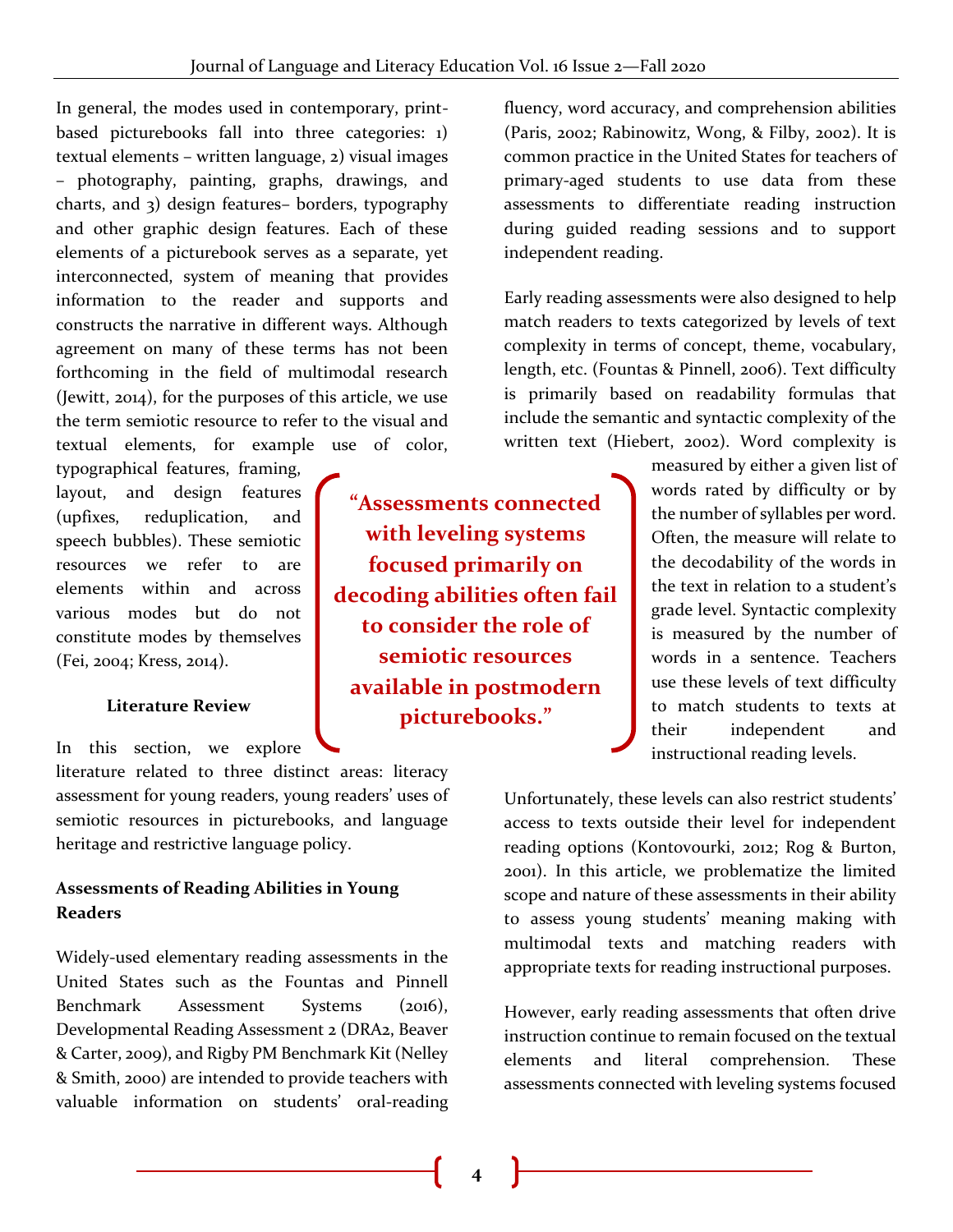primarily on decoding abilities often fail to consider the role of semiotic resources available in postmodern picturebooks (Sipe & Pantaleo, 2008). Recent research on students' use of these resources to make meaning with texts provides an opportunity to reconsider the constraints and affordances of the assessments, leveling systems, and text matching practices in primary-aged classrooms (Kachorsky, Moses, Serafini, & Hoelting, 2017).

#### **Assessment of bilingual readers**

Assessments for bilingual/multilingual groups has long been problematic in the United States public schools (Gonzalez, 2012). Typically, bilingual students who are not in bilingual programs are assessed in English only, even though research supports the use of students' first language, among many considerations of learning contexts outside school, in order to evaluate and build on their strengths in their first language and cultural identity (Gonzalez, 2012). Additionally, many standardized assessments fail to provide culturally relevant material for bilingual readers. All of these components further challenge the efficacy of assessments for bilingual/multilingual students. These assessments are often used for grouping, instruction, and text matching. Next, we explore literature related to the text matching process.

#### **Matching texts to readers**

Although Shanahan (2011) claims there is little research to support the practice of matching children with books, Allington (2012) counters that the practice of matching readers to texts rests on research over the past seventy years that yields evidence that children, especially "struggling" readers, are more likely to learn to read when they have access to texts that they can read with a high level of accuracy, fluency, and comprehension (see also Allington, McCuiston, & Billen, 2015). However, Worthy and Sailors (2001) caution that in the pursuit of ensuring

that every child have access to "just right" books in terms of decoding and comprehension level, the field has overemphasized the importance of text difficulty to the effect that has skewed children's understanding of the purposes of reading. Some researchers have even termed this overemphasis as "leveling mania" (Dzaldov & Peterson, 2005). This "leveling mania" is based on text level difficulty research that emphasizes the relationship between text and students' decoding and fluency but fails to take into account other variables such as background knowledge, experiences, or receptive vocabulary (Billman, Hilden, & Halladay, 2009). There remains a need to reevaluate early reading assessments and placement criteria used to match students with texts (Halladay, 2008). In order to do that, we must first explore the leveling systems.

#### **Text leveling systems**

Text leveling systems emerged from Betts' (1946) findings that in order for students to read accurately and meaningfully, they needed to have access to appropriate texts. There exists some debate amongst researchers and educators on matching readers to leveled texts. Some leveling systems, like Lexile, level texts using a readability formula. Those concerned argue that leveling texts with readability formulas fails to take into consideration that reading difficulty may not be solely based on measurable, quantitative features such as length and complexity of vocabulary, but are also reliant on the text's subject matter, as well as the reader's engagement and conceptual knowledge (Davison & Kantor, 1982; Hiebert & Mesmer, 2013). Text leveling systems used in Reading Recovery (Clay, 1991) and guided reading programs (Fountas & Pinnell, 2006, 2017) include more qualitative features in leveling. When leveling texts, these systems take into consideration the text content, themes, and ideas, and the structure of the text (Hiebert, 2002).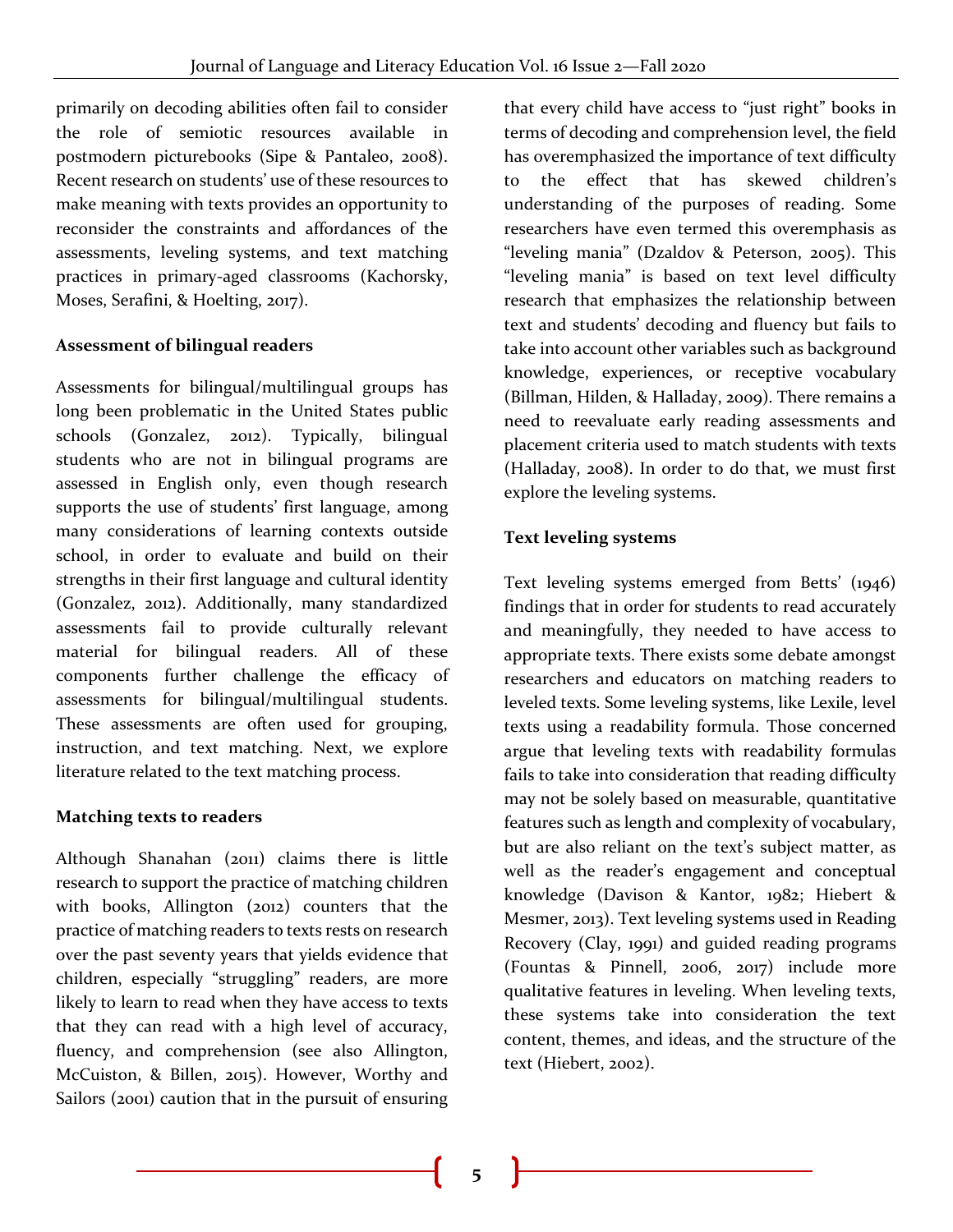With the rollout of the Common Core State Standards (CCSS) (National Governors Association Center for Best Practices, Council of Chief State School Officers, 2010) in the United States, came a tripartite definition and method of leveling for text complexity (Hodgkinson & Small, 2018). The CCSS (2010) still recommends the quantitative measures of readability: word length, word frequency, sentence length, text length, and text cohesion. However, it also calls for measuring qualitative elements and considering the reader and task in the leveling of texts. Qualitative elements (commonly found in Fountas & Pinnell's [2017] leveling system) the CCSS recommends examining when leveling include: levels of meaning, purpose, text structure, language

conventions and clarity, and prior knowledge demands.

Texts can be leveled by letters or numbers ranging from emergent reader books with one word per page and matching pictures to high-school books with dense text and lacking pictures

(Worthy & Sailors, 2001). Today, text leveling systems are considered an important tool for teachers in supporting students' reading instruction. Many teachers use collections of leveled books to teach reading at students' instructional level during guided reading. Additionally, many teachers level texts in their classroom libraries and restrict students' independent reading text selection to their level as assessed using the early literacy assessments (Kontovourki, 2012; Rog & Burton, 2001).

Seeking to address the complexity and problematic nature of text leveling systems, Glasswell and Ford (2011) argue that readers have rights to have access to age-appropriate, engaging texts that challenge their thinking about reading, as well as texts that match their reading levels. In the primary grades, many engaging, age-appropriate texts draw upon

**"Children attend to available resources, such as image and visual design features, to make sense of multimodal texts."**

multimodal elements and often contain metafictive or postmodern features, for example non-linear sequences, self-referentiality, parody, and metaleptic transgressions (Serafini & Reid, 2019; Sipe & Pantaleo, 2008). Unfortunately, within text leveling systems, many additional features in multimodal texts bolded print, variation in font, variation in font size, variation in image/text layout (no longer just having a representative picture above the sentence), integration of "bubbles, strip or print, and other print/picture combinations" (Fountas & Pinnell, 2011, 297)—are suggested to create more challenges for readers. Yet, research on multimodal texts and children's uses of semiotic resources challenges this notion that the additional features create more

challenges.

#### **Young Readers' Uses of Semiotic Resources in Picturebooks**

Research has documented that children attend to available resources, such as image and

visual design features, to make sense of multimodal texts (Arzipe & Styles, 2003; Serafini, 2015; Sipe, 1998). This article provides a more in-depth analysis from the authors' (2017) original study of monolingual English speaking and bilingual first graders' use of semiotic resources to make meaning when reading picturebooks. In the previous study, we found that students used five different types of meaning-making resources: paralinguistic, illustration, design feature, typography, and background knowledge. The most frequently used resource was the paralinguistic features. These were defined as relating to the text, but not linguistic in nature, such as punctuation (e.g., exclamation points and question marks, and capitalization). The second most used resource was illustration, meaning the images or characteristics of the images (e.g., characters' body positioning and facial expressions). Another resource students drew upon to make meaning was design features, defined

**6**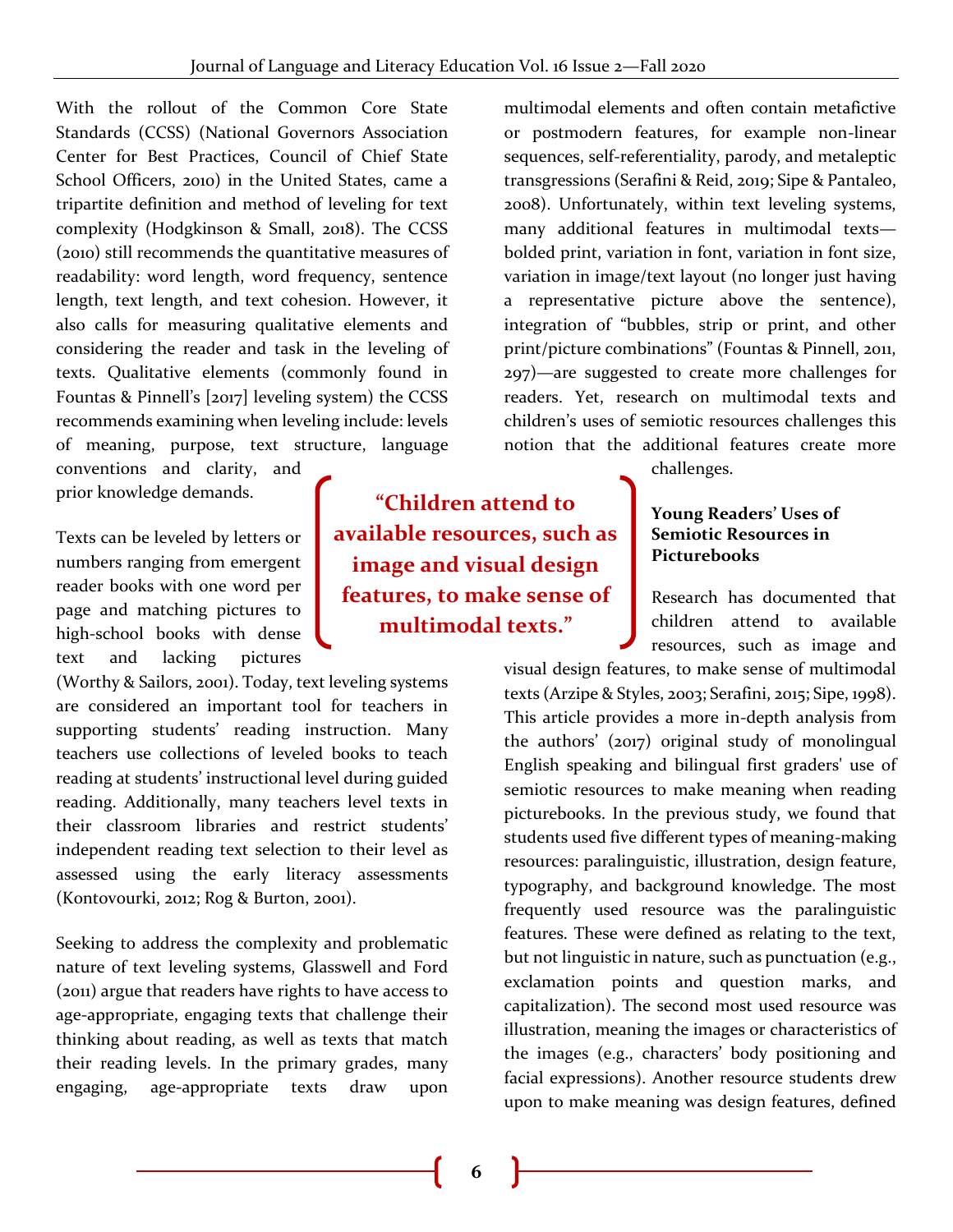as aspects of a picturebook spread found outside the illustration, such as word bubbles, page numbers, motion lines, and effect words. In addition, the typographical features that students used to make meaning included the type of font, the font size, the weight of the font, and the usage of typographical emphasis: italics, bold, underlined. Lastly, students used background knowledge, defined as previous knowledge the reader has about another text (intertextual knowledge), another form of visual media (intervisual knowledge), social behavior/practice, content knowledge, or other information (Kachorsky et al., 2017).

As students drew upon these various resources while reading, Kachorsky et al. (2017) found that students articulated their meaning making in three different ways: explicitly, referentially, and through performance. When students were explicit in their meaning making, they identified the semiotic resource they used and explained why they used it to perform the reading in a particular manner (e.g., a student explained that he read the text more quietly and softly because the font was smaller than the surrounding font). When students articulated their meaning making of semiotic resources referentially, they made statements referring to a particular semiotic resource, but did not name the resource explicitly (e.g., a student pointed to the semiotic resource or spoke of the resource as "this" or "it"). Finally, when students articulated their meaning making of semiotic resources through performance, they often changed their reading or performed their reading in a particular way, but did not explain why they did so (e.g., a student read the text with rising intonation when a question mark appeared in the text, but did not explain that the question mark was the reason for reading with rising intonation).

Patterns among the use of the semiotic resources according to first language and literacy proficiency (as measured by the DRA2) are explored in this study prior to providing a more in-depth cross-case analysis of two bilingual students with significantly different performances on the DRA2. The qualitative analysis reveals students' use of semiotic resources and meaning making of a Mo Willems' text contradicted their levels as defined by their early reading assessment scores.

#### **Methods**

We used a case study approach (Merriam, 1998) to examine students' use of semiotic resources. Our case study involved multiple levels of analysis and considerations of meaning making. Initially, we examined the eight first graders as a bounded case representative of the classroom context (a wide range of literacy proficiency levels and first languages) to get a broader understanding of semiotic resources being used by the children. We then examined single units, within case analysis, with individual students in order to identify patterns (or lack thereof) related to first language or literacy proficiency levels. Finally, we used a cross-case analysis to gain a more in-depth understanding of how two bilingual students with varying literacy proficiency levels used semiotic resources to make meaning with the text.

#### **Participants**

This study took place in a Title I, first-grade classroom in the Southwest United States that used a student-centered and literature-based approach to reading and writing instruction. The first-grade teacher had nine years of experiences and was in the final year of her M.A. in Literacy Education.

The first-grade classroom had 28 students with a wide range of cultural, linguistic, and socioeconomic backgrounds. Students' home languages included English, Spanish, Russian, and Arabic. The overall free and reduced lunch rate (a common measure of low-income) at the school in the year of the study was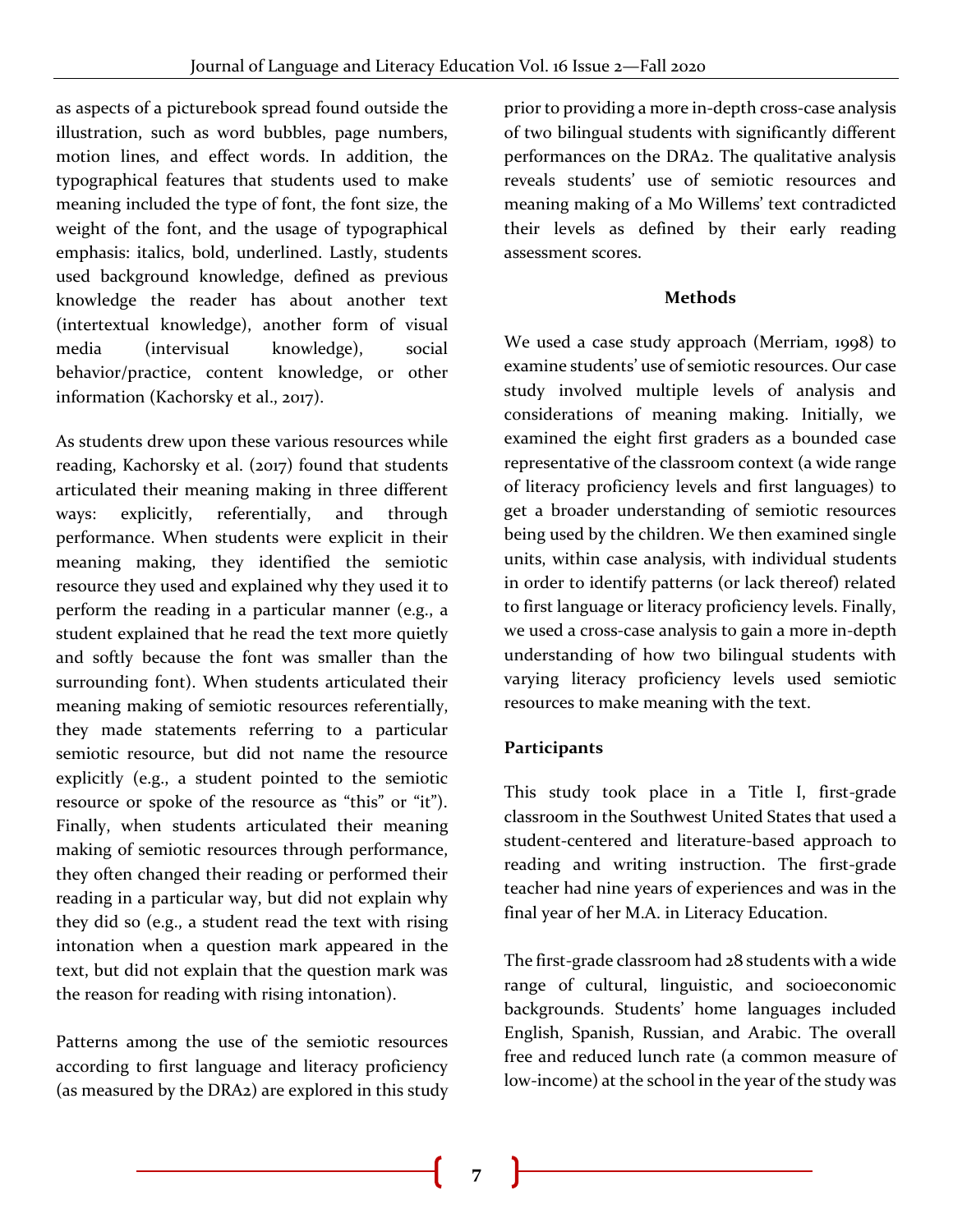67%. The students' literacy levels ranged from a year below grade level to nearly a year ahead as measured by assessments in place at the school (DRA 2 scores ranged from 0 to 16 at the beginning of the school year).

We used purposive sampling to select eight case studies. The selection criteria included first language and literacy proficiency level (as documented by the DRA scores). We first selected bilingual students with the highest and lowest male and female scores on the DRA (assuming a gender binary). Next, we selected monolingual English speakers with the closest scores and gender to match the bilingual students. For the more in-depth qualitative analysis, we then selected two Spanish-English bilingual students whose use of semiotic resources and meaning making in the study differed from their assessed literacy proficiency and associated reading level. Maria was a seven-year-old student who spoke Spanish at home. She was in a specialized classroom in kindergarten for students who did not meet proficiency in English on the state language assessment, so this was her first year in a general education classroom. Maria scored 3 on the DRA2, scoring at a kindergarten level with a suggested independent text level of C. Mateo was a seven-year-old student who spoke Spanish and English at home. Mateo demonstrated proficiency in English on the state language assessment in kindergarten and first grade. Mateo scored 16 on the DRA2, scoring at an advanced first-grade level with a suggested independent text level of I.

The first author (Lindsey Moses) participated in collaborative research in the first-grade classroom for the academic year. She co-taught, taught small groups, and conferred with students once a week. Students were comfortable and familiar with Lindsey as part of the classroom community. She conducted all of the data collection (reading interactions and interviews) with the students.

#### **Context: Language Heritage & Restrictive Language Policies**

This study took place in a state with restrictive language policies, so only English was spoken in school. Bilingual students did not receive any additional language acquisition instruction or support once they were transitioned into an Englishspeaking classroom. Although we vehemently disagree with the state laws and policies, these aspects were out of our control. However, we wish to briefly include the literature related to this aspect of our study.

Although the body of research on English language learning instruction suggests that bilingual education is consistently superior to English-only approaches in supporting students' academic achievement in both English and in their heritage language (Bialystok, 2018; Rolstad, Mahoney, & Glass, 2005), our state's restrictive language policies deny English language learners (ELLs) the opportunity to participate in dual language programs. These policies require schools to implement Structured English Immersion (SEI) methods of instruction in English only, disallowing the ability to use one's home language in the classroom. Additionally, the policies prescribe that all ELLs participate in the SEI model of English instruction for four hours per day until passing a test of English proficiency offered once per year (Garcia, Lawton, & Diniz de Figueiredo, 2013). Because of these language policies, ELLs are systematically isolated from their English-proficient peers and refused access to academic content area instruction, as they are subject to learning English up to 80% of the school day (Krashen, Rolstad, & MacSwan, 2007; Rios-Aguilar, Gonzȧlez Canchė, & Moll, 2012). Although waivers are available for parents to withdraw their child from SEI instruction, they are not readily accessible or openly offered to parents (Gomez & Cisneros, 2020). Thus, these education policies, which do not align with the scientific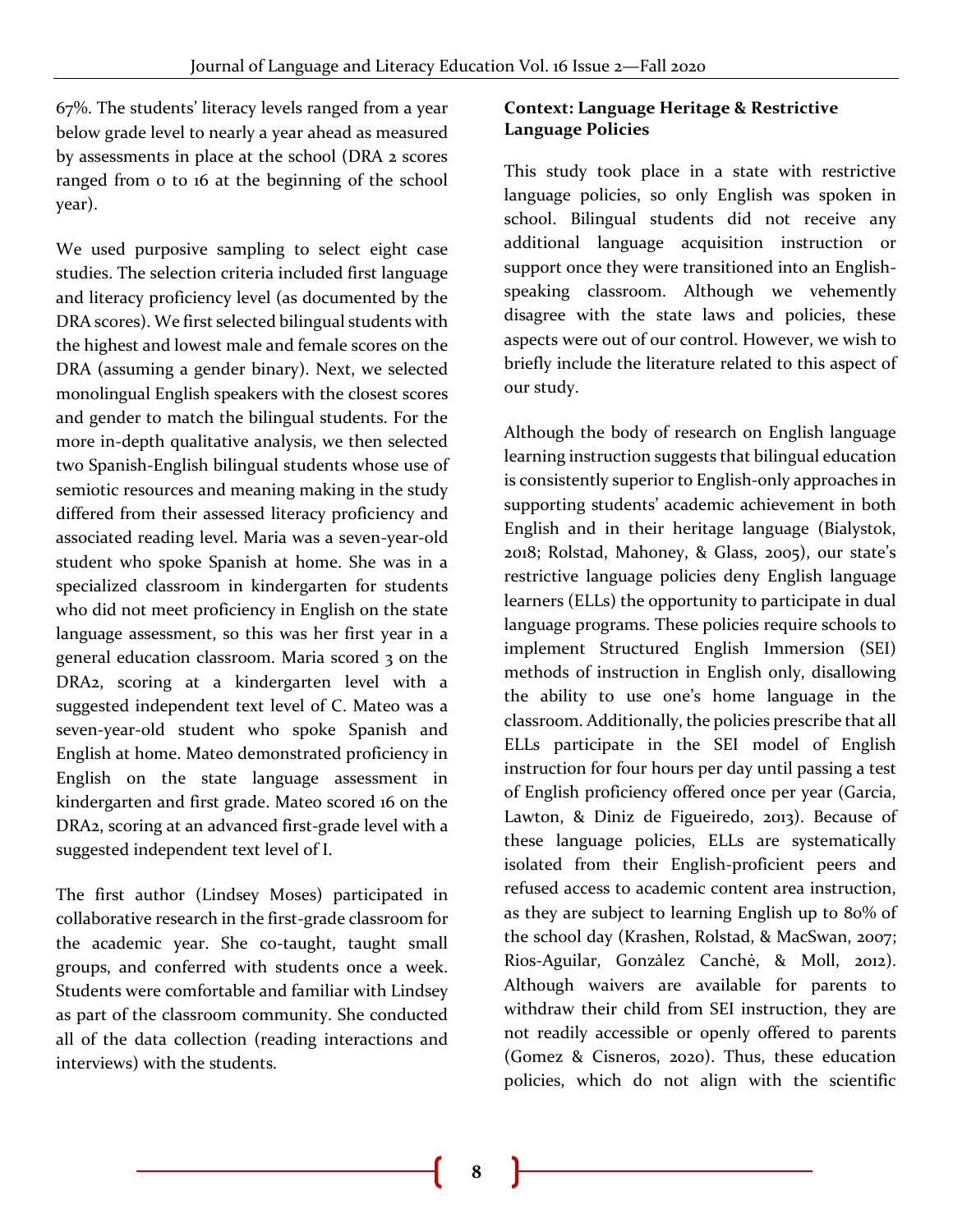research on English language learning instruction, restrict and marginalize ELLs and their families (Jimenez-Silva, Gomez, & Cisneros, 2014).

#### **Data Collection**

The eight students featured as our case studies were asked to independently read *We Are in a Book* (Willems, 2010). None of the students had previously read the text, but all had participated in read aloud sessions of Mo Willems' books in their classroom and had opportunities for reading other Mo Willems' texts during independent reading time. We specifically selected Mo Willems' book because students demonstrated high interest in his books; his books are representative of the new complex, multimodal, contemporary picturebooks with which students are engaging; and we knew none of the students had previously read the selected picturebook. The basic premise of the book is that the characters, Gerald and Piggie, realize they are in a book. They enjoy being the objects of the reader's attention and laugh out loud when making the reader read words they say in the book. The sophisticated nature of the metaleptic transgressions (when the boundary is broken between fiction and reality) is often a challenging concept for young readers, so we were interested in analyzing how our case studies would navigate and make meaning of this text (Serafini & Reid, 2019).

We used 14 blank sticky notes throughout the book as a cue to request student reflection related to what they noticed on that page spread. Seven sticky notes were placed on page spreads with distinct typographical and design features that influenced meaning, and seven sticky notes were placed on page spreads with no distinct typographical or design features. The goal of this design was to attempt to minimize influencing students' responses by the sticky note and prompting. The video camera was

placed so it captured the entire book and the student's face, hands, and upper body.

The researcher explained to each student that she was interested in watching and understanding how they read picturebooks. She told the students that this experience was not a test. She told students to read the book to her just as they would read it to their partner during partner reading. She suggested that if they came to a word they did not know, they should use the strategies they would use during partner reading. The researcher explained that she would be asking them to talk about the book during the reading, but also told them that they could talk to her about what they were thinking at any point. When a student came to a page with a sticky note, she would prompt the student to "Tell me what you notice or what you are thinking" or "Tell me what is happening on this page" (Kachorsky et al., 2017).

#### **Data Analysis**

The initial analysis of the eight case studies began with viewing and transcribing videos of each student reading *We Are in a Book* (Willems, 2010). The researchers created multimodal transcripts that included the following: "a) an image of the picturebook spread; b) the time stamp; c) the speaker $(s)$ ; d) the written text that appeared on the spread; e) a transcript of what the student said using detailed transcription conventions to accommodate for detailed speech documentation, inflection, body movement, etc. and f) the transcribers' notes" (Kachorsky et al., 2017, p. 236). See Tables 4 and 5 for a sample transcript and analysis (for space purposes these tables only include the speaker, book reading, book text, book discussion, transcriber note, and response type and semiotic resource).

After the transcription stage, the research team again watched the videos with the accompanying multimodal transcription to begin coding. We used a three-step process of open coding, axial coding, and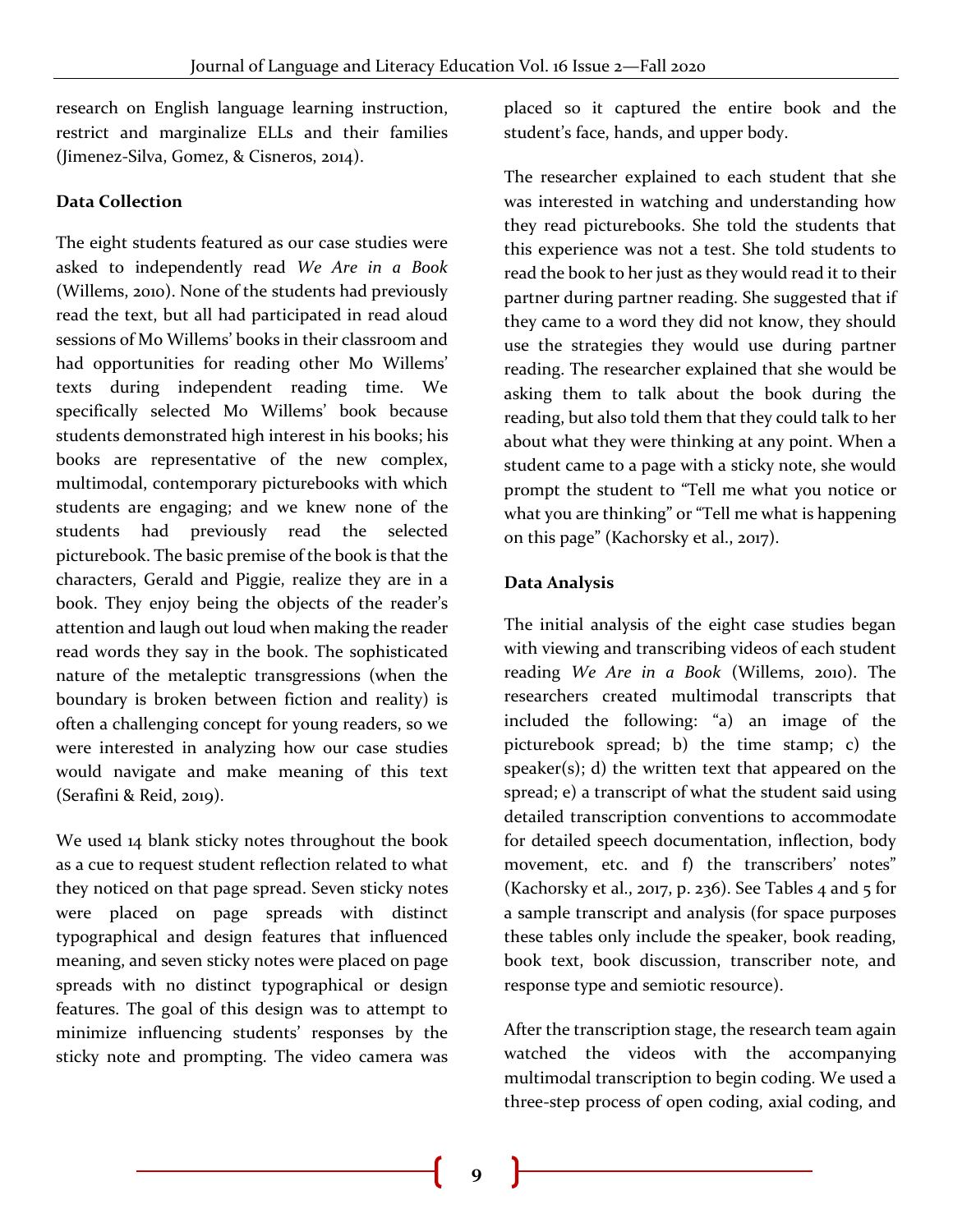selected coding (Strauss & Corbin, 1998). During open coding, we reflected on what we noticed in the videos and transcripts (e.g., imitating the characters' facial expressions, using/referring to a design feature or semiotic resource). We also created theoretical memos (Erickson, 1986) during this stage. The research team then drew connections among open codes to narrow the focus to a series of axial codes related to the various visual, textual and design resources being used by the children to make meaning (e.g., speech bubbles, punctuation, etc.). From this secondary analysis, we constructed five categories of resources that children used to make meaning with the multimodal text: typographical features, paralinguistic features, design features, illustrations, and background knowledge (Kachorsky, at al., 2017).

We compared the bilingual students' and monolingual English-speaking students' use of these resources, highlighting discrepancies between the two. At first, our comparison consisted of total counts of each student's use for each identified resource. It seemed that there were patterns between students' use of certain resources and language and literacy levels. However, with more in-depth analysis, we noticed that some students were merely more talkative or had significantly more total responses than others. For example, Maria responded to particular resources sixty times when reading, with twenty of those responses using paralinguistic resources. Aliya responded to particular resources thirty-seven times when reading, thirteen of those using paralinguistic resources. In order to better compare the discrepancies between students, we calculated the percentages of students' use of each resource in comparison to their total. When calculated as percentages, Maria responded to paralinguistic resources 33.3% of her total responses, and Aliya responded to paralinguistic resources 35.1% of her total responses. From these calculations, we found that many of the readers had similar

percentages in their use of various resources. We then selected the two bilingual students with the biggest discrepancies in their reading behaviors and DRA assessment scores for further analysis and a cross case comparison (Mateo scored a 16, but demonstrated significantly lower meaning making and use of the five identified resources; Maria scored a 3, but demonstrated a significantly higher meaning making and use of these resources).

Our data analysis involved three different approaches to comparing students' use of resources to a range of variables. The first analysis grouped students by language (e.g., bilingual students and monolingual English-speaking students) (see Table 1 for descriptive statistics). The second analysis compared students who scored below level with students who scored on or above level as assessed by the DRA2 (e.g., Alex scored a 4 on the DRA and was placed in the below level group. Mateo scored a 16 on the DRA2 and was placed in the on/above level group) (see Table 2 for descriptive statistics). The third analysis involved matching students according to gender and DRA2 score (as close as possible) to compare with different first language status (e.g., one monolingual English girl scoring a 4 compared to one bilingual girl scoring a 3) (see Table 3 for descriptive statistics).

#### **Findings**

To address our first research question, our first level of data analysis procedures generated findings related to patterns (or lack thereof) connected to first language and literacy proficiency level. The next level of data analysis included an in-depth qualitative analysis of how the two bilingual case studies with varying literacy proficiency levels used semiotic resources to make meaning with the text.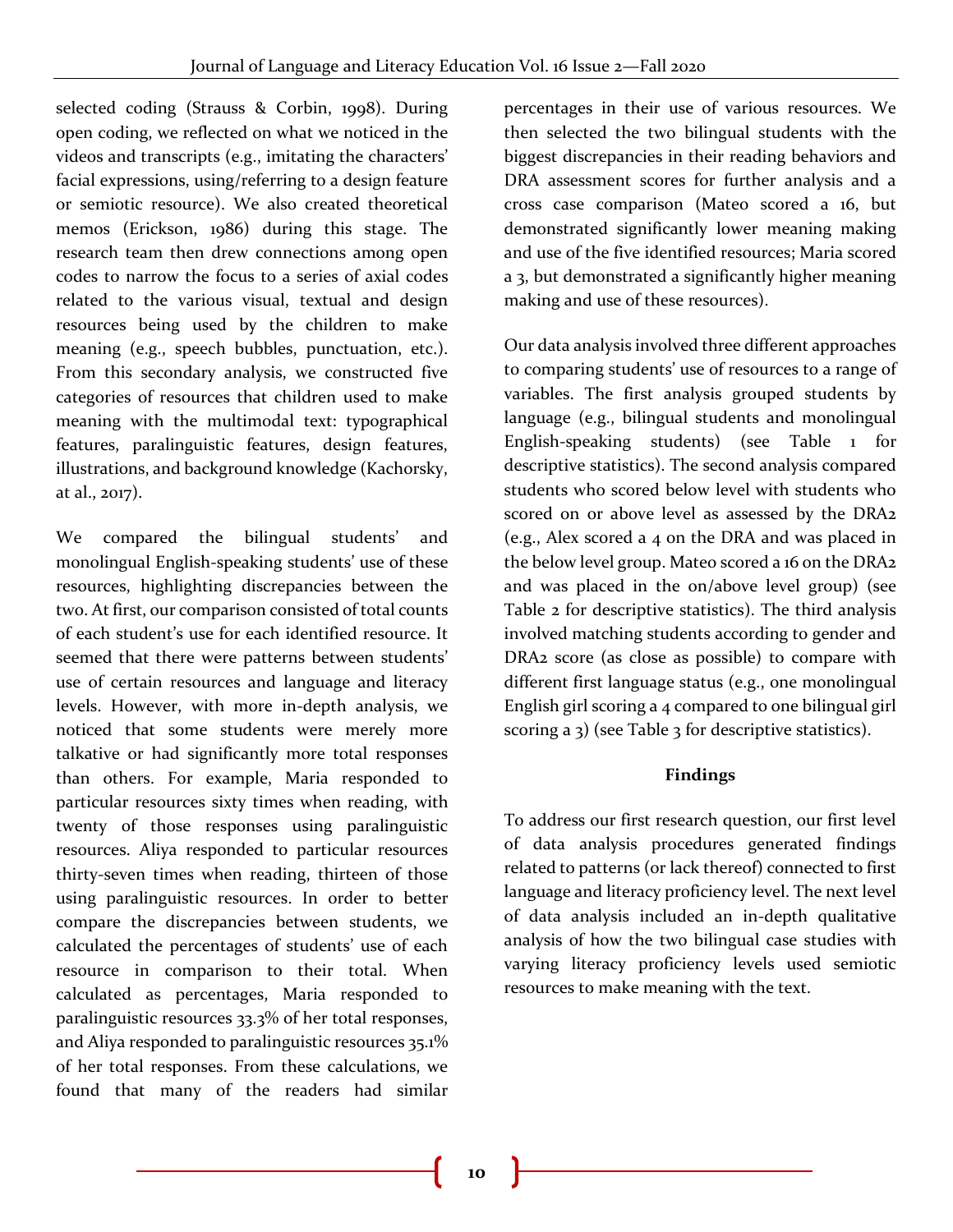#### **Table 1**

#### *Language Only Comparison*

|                            | Name           | <b>DRA Score</b> | First Language | Typography | Para-linguistic | Design Features | <b>Illustrations</b> | Background<br>Knowledge |
|----------------------------|----------------|------------------|----------------|------------|-----------------|-----------------|----------------------|-------------------------|
| <b>Bilingual</b>           | Maria          | 3                | Spanish        | 13.3%      | 33.3%           | 21.6%           | 25%                  | 6.6%                    |
| <b>Students</b>            | Alex           | $\overline{4}$   | Russian        | 5.6%       | 44.4%           | 33.3%           | 16.7%                | 0%                      |
|                            | Aliya          | 16               | Arabic         | 21.6%      | 35.1%           | 27%             | 16.2%                | 0%                      |
|                            | Mateo          | 16               | Spanish        | 16%        | 32%             | 20%             | 24%                  | 8%                      |
| Average<br>Percentage      |                |                  |                | 14.1%      | 36.2%           | 25.5%           | 20.5%                | 3.7%                    |
| Mono-lingual               | Amelia         | $\overline{4}$   | English        | 11.1%      | 33.3%           | 17.4%           | 28.6%                | 9.5%                    |
| English<br><b>Speakers</b> | <b>Brandon</b> | 3                | English        | 25%        | 35.7%           | 17.9%           | 21.4%                | 0%                      |
|                            | Adriana        | 10               | English        | 16.7%      | 22.2%           | 16.7%           | 16.7%                | 27.8%                   |
|                            | Carter         | 16               | English        | 23.7%      | 39.5%           | 18.4%           | 13.2%                | 5.3%                    |
| Average<br>Percentage      |                |                  |                | 19.1%      | 32.7%           | 17.6%           | 20%                  | 10.7%                   |

#### **Finding One: First Language Comparison**

Our initial analysis revealed no clear connections between students' use of the identified resources and their first language status. As Table 1 displays, students were grouped as either bilingual or monolingual English speaking. We calculated the averages for the bilingual students' use of each resource and did the same for the monolingual English-speaking students. While the bilingual students used paralinguistic and design features at a slightly greater frequency than the monolingual

English-speaking students, the monolingual Englishspeaking students used typography and background knowledge at a slightly greater frequency than the bilingual students. The use of design features was almost identical, with the bilingual students using design features 0.5% more than the monolingual English-speaking students.

#### **Finding Two: Literacy Proficiency Level Comparison**

Our second analysis revealed no clear connections between students' use of identified resources in relation to literacy proficiency levels. As Table 2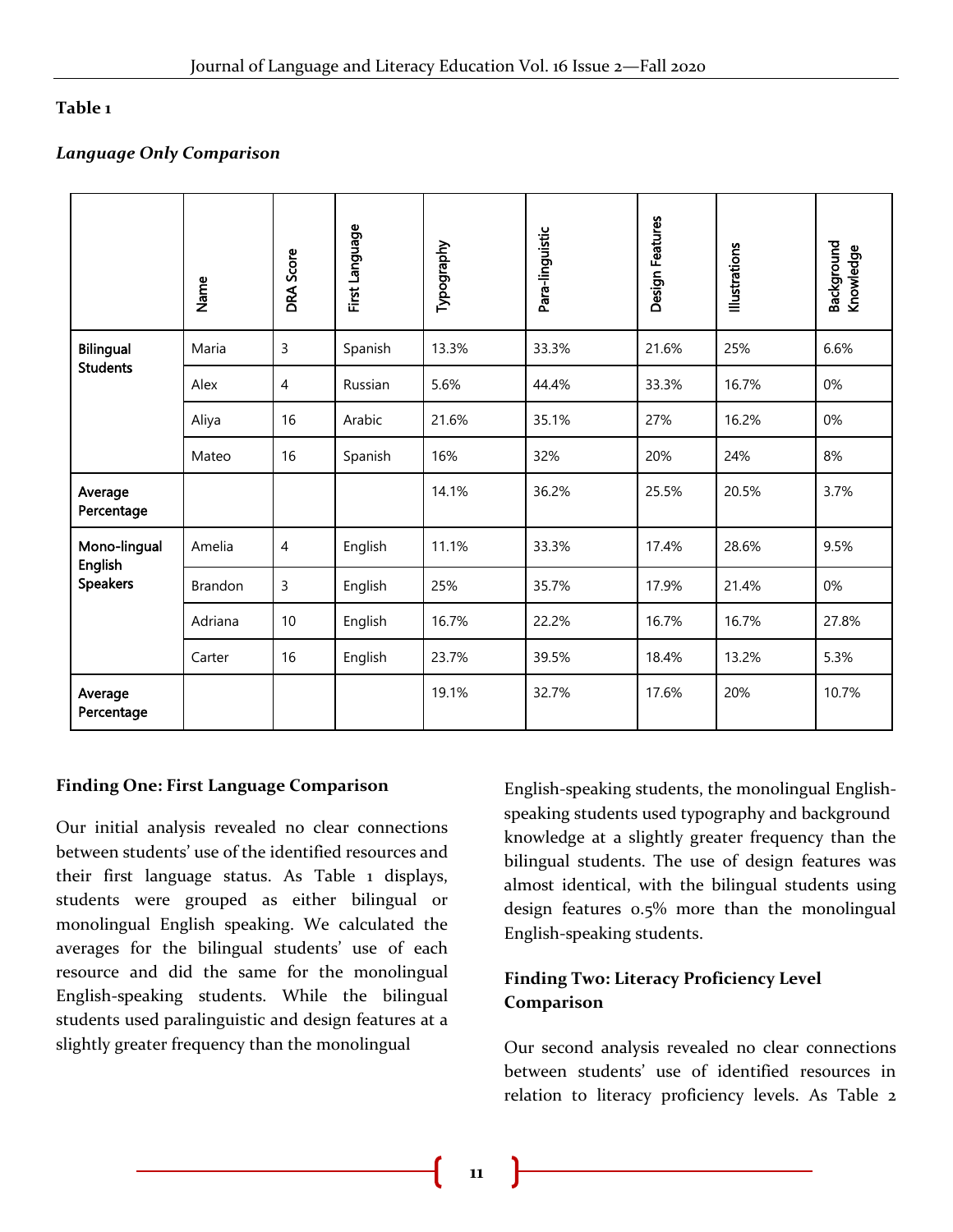displays, students were grouped as either below level or on/above level as determined by DRA benchmarks. When attending to the typographical features, three students who scored below level (Maria, Amelia, and Alex) demonstrated less use of these features than the on/above level readers. However, one student in this category, Brandon, used typographical features 25% of his total use of identified resources, at a higher frequency than all of the on/above level readers. Both groups of students who scored below level and on/above level shared similar percentages in their use of paralinguistic features and design features. Two of the four students who scored below level (Maria and Amelia) demonstrated meaning making from illustrations slightly more than the readers who scored on/above level. Alex and Brandon (scored below level) used illustrations equally or at a slightly greater frequency

#### **Table 2**

|                                         | Name    | <b>DRA Score</b> | First Language | Typography | Paralinguistic | Design Features | Illustrations | Background<br>Knowledge |
|-----------------------------------------|---------|------------------|----------------|------------|----------------|-----------------|---------------|-------------------------|
| <b>Below</b><br>Level<br><b>Readers</b> | Maria   | 3                | Spanish        | 13.3%      | 33.3%          | 21.6%           | 25%           | 6.6%                    |
|                                         | Amelia  | $\overline{4}$   | English        | 11.1%      | 33.3%          | 17.4%           | 28.6%         | 9.5%                    |
|                                         | Alex    | 4                | Russian        | 5.6%       | 44.4%          | 33.3%           | 16.7%         | 0%                      |
|                                         | Brandon | 3                | English        | 25%        | 35.7%          | 17.9%           | 21.4%         | 0%                      |
| On/Above<br>Level<br><b>Readers</b>     | Aliya   | 16               | Arabic         | 21.6%      | 35.1%          | 27%             | 16.2%         | 0%                      |
|                                         | Adriana | 10               | English        | 16.7%      | 22.2%          | 16.7%           | 16.7%         | 27.8%                   |
|                                         | Mateo   | 16               | Spanish        | 16%        | 32%            | 20%             | 24%           | 8%                      |
|                                         | Carter  | 16               | English        | 23.7%      | 39.5%          | 18.4%           | 13.2%         | 5.3%                    |

#### *Literacy Proficiency Comparison*

than students scoring on/above level: Aliya, Adriana, and Carter. However, Mateo (scored on/above level) used illustrations 24% of his total responses, which was greater than three students who scored below level (Maria, Alex, and Brandon).

Two readers who scored below level (Alex and Brandon) and one student who scored on/above level (Aliya) did not demonstrate making meaning using background knowledge. Two readers who scored below level (Maria and Amelia) and readers who scored on/above level (Mateo and Carter) demonstrated less than 10% use of background knowledge. Adriana (scored on/above level) used background knowledge at a much higher frequency than all students in the study  $(27.8\%)$ .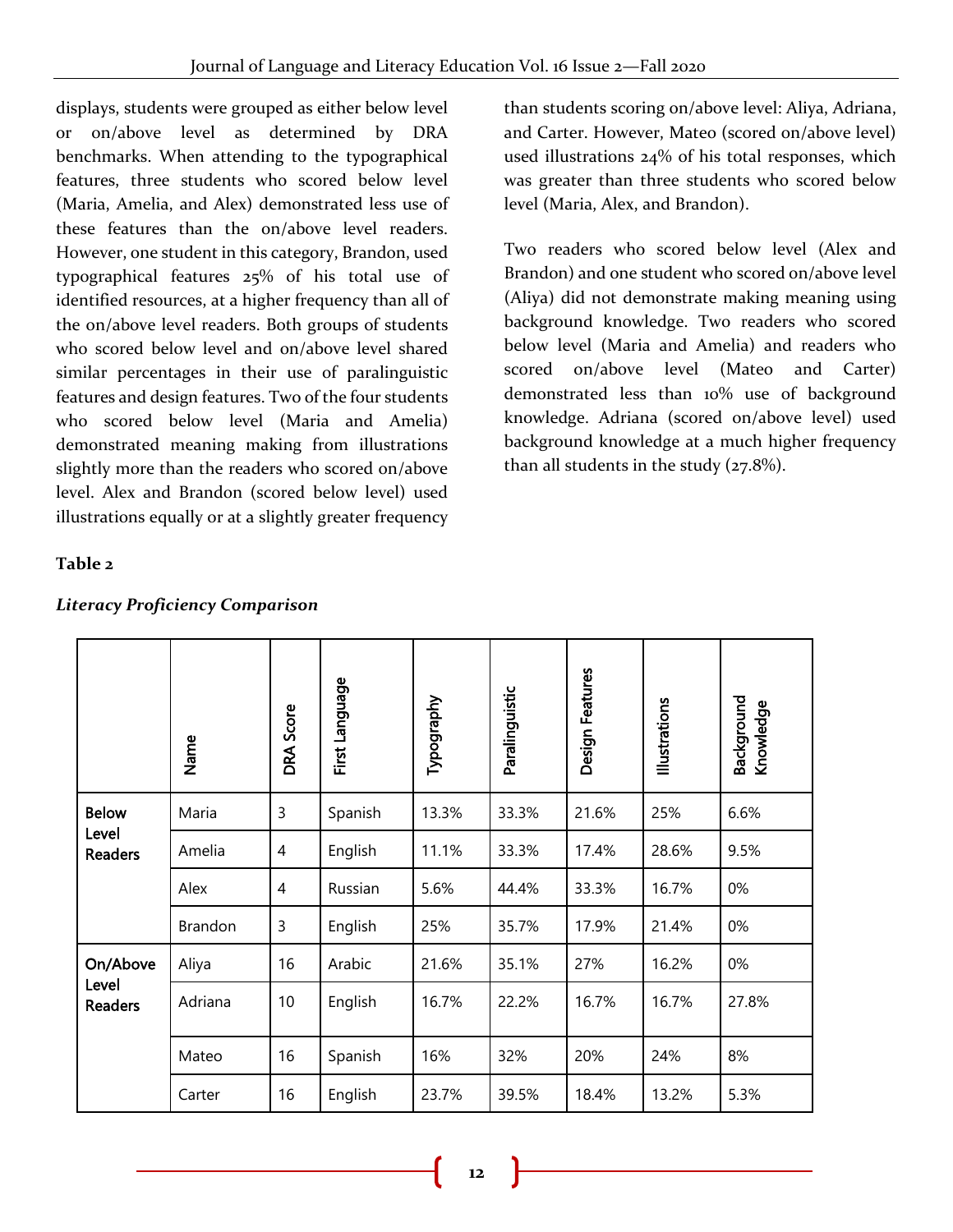#### **Finding Three: Same Gender, Similar DRA Score, and Different First Languages Comparison**

Although some research documents gender discrimination such as how the amount of male talk in class might put bilingual females at a disadvantage for developing language proficiency (Parker & Riley, 2010), our third analysis revealed no clear patterns for students with the same gender and similar DRA scores but different first language status and their use of visual, textual, and design features. As displayed in Table 3, there were no clear differences between bilingual students' and monolingual Englishspeaking students' (sharing the same gender and similar DRA level) use of typography or paralinguistic features. Two monolingual English-speaking students (Brandon and Carter) used typography features and paralinguistic features more often than their bilingual student counterparts (Alex and Mateo); while two bilingual students from other pairs (Maria and Aliya) used typography features and paralinguistic features slightly more than their monolingual English-speaking counterparts (Amelia and Adriana).

In general, all of the bilingual students used design features more than the monolingual Englishspeaking students. However, the range for greater use of design features was from 1.6% (Mateo) to 15.4% (Alex). There was no clear pattern in students' use of illustrations. Amelia, Adriana, and Brandon (monolingual English-speaking students) made meaning from illustrations minimally more than Maria, Aliya, and Alex (bilingual students). However, the final pair of comparison students countered that with Mateo (bilingual student) making meaning from illustrations slightly more than Carter (monolingual English-speaking student).

The data were similar for students' use of background knowledge. Two monolingual English-speaking students (Amelia and Adriana) demonstrated making meaning using background knowledge more than their bilingual counterparts (Maria and Aliya). One pair demonstrated no difference, as neither demonstrated making meaning using background knowledge (Alex and Brandon). The last pair showed that the bilingual student (Mateo) made meaning using background knowledge 3.7% more than the monolingual English-speaking student (Carter).

#### **Table 3**

#### *Same Gender, Similar DRA Score, Different First Language Comparison*

| Name           | DRA Score | First Language | Typography | Paralinguistic | Design Features | Illustrations | Background<br>Knowledge |  |
|----------------|-----------|----------------|------------|----------------|-----------------|---------------|-------------------------|--|
| Maria          | 3         | Spanish        | 13.3%      | 33.3%          | 21.6%           | 25%           | 6.6%                    |  |
| Amelia         | 4         | English        | 11.1%      | 33.3%          | 17.4%           | 28.6%         | 9.5%                    |  |
|                |           |                |            |                |                 |               |                         |  |
| Aliya          | 16        | Arabic         | 21.6%      | 35.1%          | 27%             | 16.2%         | 0%                      |  |
| Adriana        | 10        | English        | 16.7%      | 22.2%          | 16.7%           | 16.7%         | 27.8%                   |  |
|                |           |                |            |                |                 |               |                         |  |
| Alex           | 4         | Russian        | 5.6%       | 44.4%          | 33.3%           | 16.7%         | 0%                      |  |
| <b>Brandon</b> | 3         | English        | 25%        | 35.7%          | 17.9%           | 21.4%         | 0%                      |  |
|                |           |                |            |                |                 |               |                         |  |
| Mateo          | 16        | Spanish        | 16%        | 32%            | 20%             | 24%           | 8%                      |  |
| Carter         | 16        | English        | 23.7%      | 39.5%          | 18.4%           | 13.2%         | 5.3%                    |  |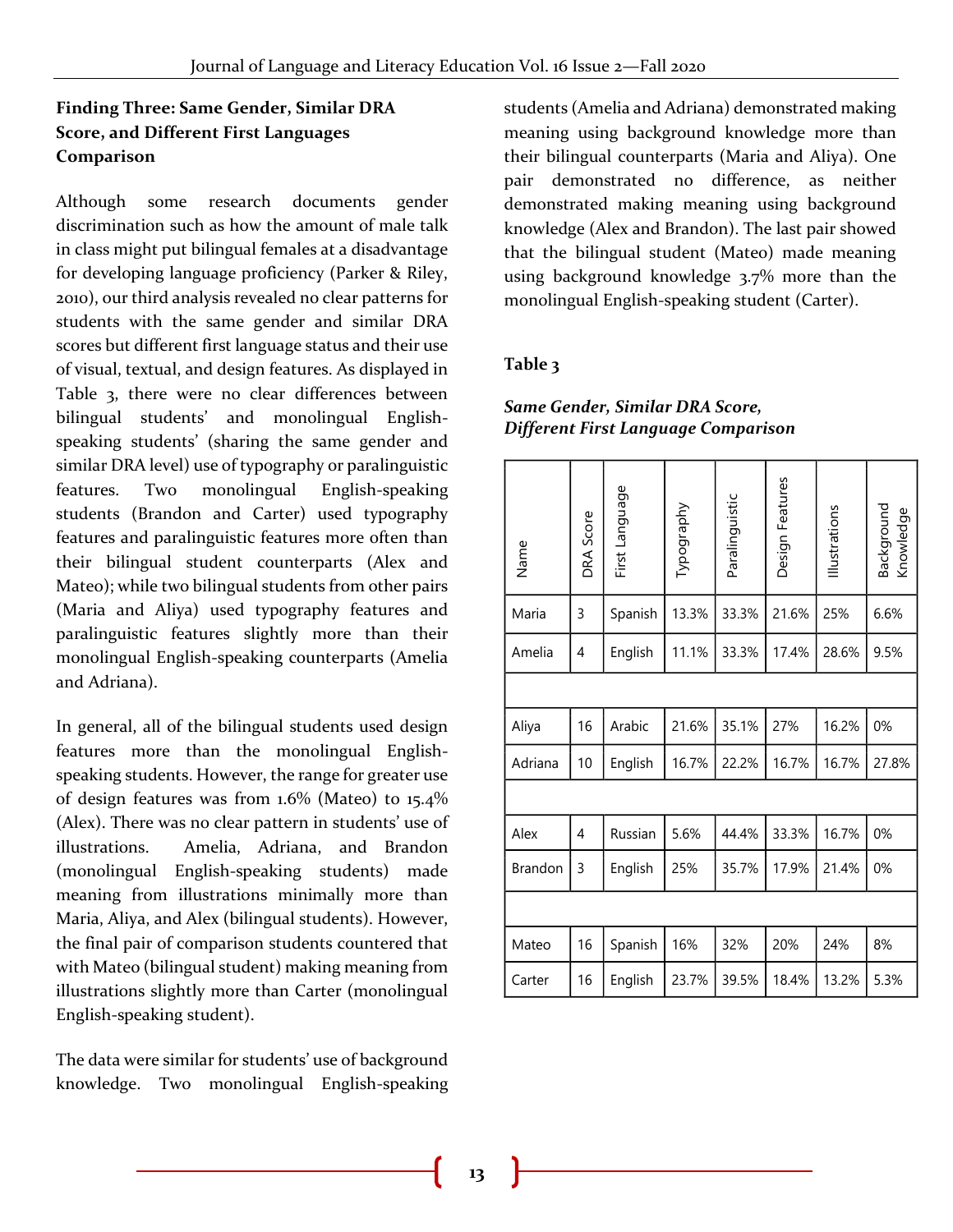#### **Table 4**

*Mateo's Reading Transcipt and Analysis*

| Speaker | Book reading                               | Book text                       | <b>Book discussion</b> | Transcriber<br>notes                                      | Response type<br>and semiotic<br>resource |
|---------|--------------------------------------------|---------------------------------|------------------------|-----------------------------------------------------------|-------------------------------------------|
| Mateo   | Someone's<br>looking at us.                | Someone<br>is looking<br>at us! |                        | Reads fast and<br>does not appear<br>to look at<br>images |                                           |
| Mateo   | Who's<br>looking at<br>us? [turns<br>page] | Who is<br>looking at<br>us?     |                        |                                                           |                                           |

#### **Cross-Case Comparison**

We did not find considerable differences between students' language or literacy levels and their use of the five identified features. However, we did find that Mateo and Maria, two Spanish-English bilingual students, demonstrated noticeable divergences between their reading behaviors and DRA2 assessment scores (Mateo scored a 16, but demonstrated/referenced only 25 instances of using the five resources to make meaning; Maria scored a 3, but demonstrated/referenced 60 instances of using the identified resources to make meaning). To further understand these divergences, we compared Mateo and Maria's transcripts and videos of reading and recorded their differences when reading each page of the picturebook. This deeper analysis compared the students' reading, responses, and analysis of referenced, explicit, or performed meaning making with the identified resources. During the cross-case analysis, we found Mateo's responses to focus on the text and literal retell, whereas Maria attended significantly more to image and drawing inferences. This attention led to Maria providing over twice as many instances of using the identified resources than Mateo. We explore two specific instances that were

representative of the analysis in the following sections.

#### **Reading Fast vs. Exploration and Explanation**

We observed a stark contrast between Mateo's accurate and fast reading and Maria's sometimes lengthy exploration and explanation of her reading and thinking. Mateo spent a total of three seconds looking at and reading pages eight and nine of the book, and Maria spent nearly a minute. Tables 4 and 5 provide an overview of the analysis that includes both students' oral reading, the text that is in the book, discussions surrounding the book, transcriber notes, and our categories of response types for demonstration of use of the five identified resources. We include the transcriber notes because they also demonstrate the initial layer of analysis. Mateo quickly read the text in three seconds and flipped to the next spread without any discussion, and he did not seem to spend time looking at the images (See Table 4). Although Mateo accurately decoded the words on the page, he missed potential meanings that were available by overlooking the visual resources.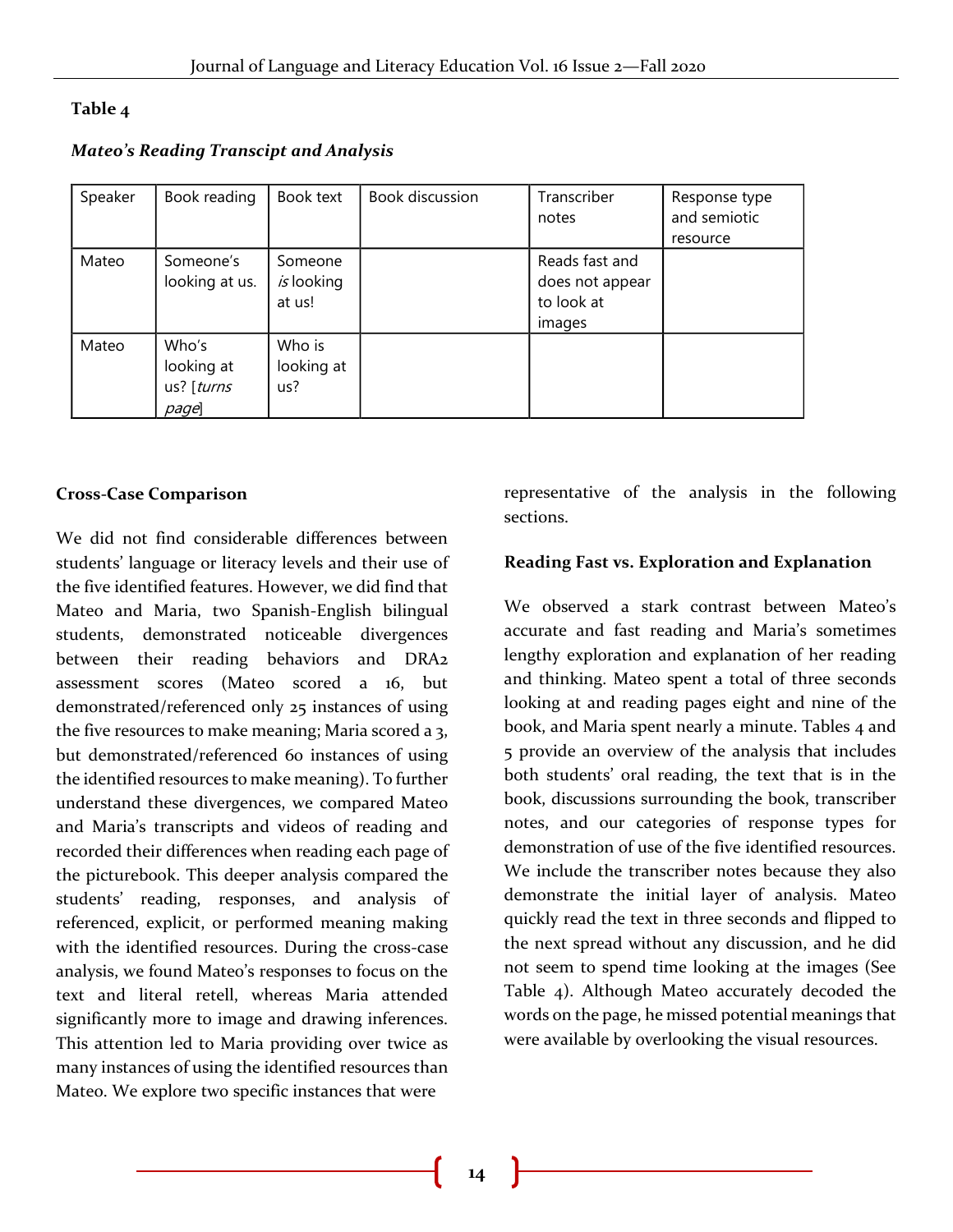### Table 5

## Maria and Author 1's Reading Transcript and Analysis

| Speaker  | Book reading                                                               | Book text                       | <b>Book discussion</b>                                                                                                                                                    | Transcriber notes                                                                                      | Response type<br>and semiotic<br>resource                                                                       |
|----------|----------------------------------------------------------------------------|---------------------------------|---------------------------------------------------------------------------------------------------------------------------------------------------------------------------|--------------------------------------------------------------------------------------------------------|-----------------------------------------------------------------------------------------------------------------|
| Maria    | Someone is<br>looking at us.<br>(higher)<br>*Someone is<br>looking at us!* | Someone<br>is looking<br>at us! |                                                                                                                                                                           | Repeats line,<br>maybe after<br>noticing<br>exclamation<br>point?<br>Intonation<br>punctuation         | Paralinguistic -<br>performed<br>Punctuation                                                                    |
| Maria    |                                                                            |                                 | [studies and points at<br>image] It looks like<br>he's putting his hands<br>[lifts hands up] on<br>something. [folds<br>hands]                                            | Physicality -<br>Points to the<br>image/touches<br>the image<br>Image - points to<br>Piggy's hands     | Illustration -<br>referential<br><b>Body Position</b>                                                           |
| Author 1 |                                                                            |                                 | Oh. Hm!                                                                                                                                                                   |                                                                                                        |                                                                                                                 |
| Maria    |                                                                            |                                 | [points at image again]<br>Like on the book.                                                                                                                              | Positionality - the<br>characters hands<br>are on the inside<br>of the book                            | Background<br>knowledge -<br>explicit                                                                           |
| Author 1 |                                                                            |                                 | ((laughing)) Oh! Yeah,<br>tell me what you're<br>thinking about that.<br>What did you notice?                                                                             |                                                                                                        |                                                                                                                 |
| Maria    |                                                                            |                                 | Look at like [points at<br>image] it's-it's pink<br>and-and he's like [lifts<br>hands to mimid<br>touching, and they'll<br>just ha-put their hands<br>down instead of up. | Personal<br>Experience -<br>knows what<br>people would do<br>with their hands<br>to touch<br>something | Background<br>knowledge -<br>explicit<br>Illustration<br><b>Body Position</b><br>Personal<br>Knowledge<br>Color |
| Author 1 |                                                                            |                                 | Oh. [Great.]                                                                                                                                                              |                                                                                                        |                                                                                                                 |
| Maria    |                                                                            |                                 | [So if] they're touching<br>something, they'll put<br>their hands up. / Like if<br>it's a TV and they were<br>in the TV.                                                  | Making a real-<br>world<br>connection;<br>perhaps seen a<br>TV character do<br>something similar       | Background<br>knowledge -<br>explicit                                                                           |
| Author 1 |                                                                            |                                 | Hm.                                                                                                                                                                       |                                                                                                        |                                                                                                                 |
| Maria    | Who is<br>looking at us?<br>[turns page]                                   | Who is<br>looking at<br>us?     |                                                                                                                                                                           |                                                                                                        |                                                                                                                 |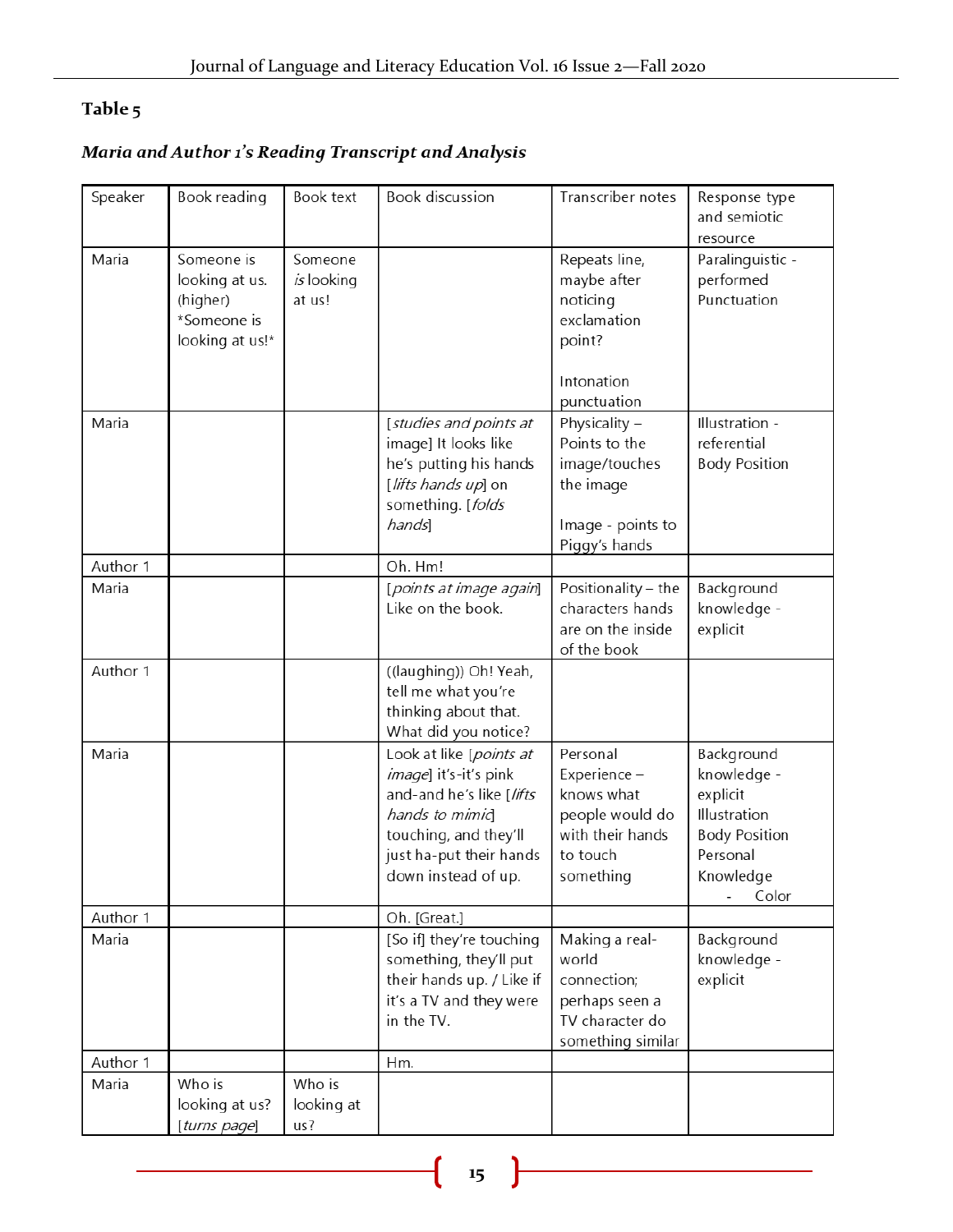As seen in Table 5, Maria initially decoded the text accurately, but self-corrected for intonation/expression. After reading to the end of the sentence, she appeared to notice the punctuation and then reread the sentence with intonation that matched the punctuation- demonstrating her use of the paralinguistic resources (in this case, punctuation) through performance (intonation). She then studied the images and noticed that Piggie's hands were pressing against something. She noticed the lighter pink color and the positioning of the hands to connect to her background knowledge of when people inside a television put their hands up and touch the screen, thus signaling her understanding that Piggie is talking to the reader/audience. In this instance, she explored the pictures and drew on background knowledge to infer and construct different meanings. She articulated her meaning making and use of the resources (paralinguistic, illustration, and background knowledge) explicitly, referentially, and through performance.

#### **Literal Recall vs. Inferring**

In this section, we observed Mateo providing accurate literal recall on the same pages that Maria did, documenting her inferential thinking. On a double page spread where both characters are positioned in an intimate close up, they both directly gaze at the reader demanding the reader's attention and interaction. The hand position potentially suggests benevolence or happiness. The typography and punctuation also provide indications about appropriate intonation that would convey excitement.

In Table 6, Mateo quickly and accurately read the text presented in the speech bubbles. He read the pages without intonation or expression, all in a monotone voice. He tried to turn the page quickly, but the lead researcher asked him what he noticed on the pages

and what he thought might be going on. He looked back at the text and gave a literal retell of what the text said (Piggie tells Gerald it is a reader). Again, Mateo accurately read the page and was able to provide a literal recall of what was stated in the text, but he missed the potential meanings that would have been made available by examining the images, typographical features, and punctuation.

Maria, who scored at an end of kindergarten level on the DRA2, encountered some decoding challenges with the first words on the pages (see Table 7). Although she originally miscued "really" for the word *reader*, she realized that it did not make sense and went back to try to sound it out before she read the entire phrase again with fluency where she used the exclamation marks and typography to read with intonation. When asked what she noticed on the page, Maria described and inferred characters' feelings with evidence when she said, "He's excited, and he's [*points at* Gerald] not. Like, if there's someone in this book? And they're happy that like they're in the book that somebody's reading them." Maria drew on multiple resources to make meaning (paralinguistic, typography, and illustration) and infer characters' feelings. She communicated this meaning making through her intonation/performed understanding of typography and punctuation and in her reference to the characters' expressions in the images. Although she was initially challenged by decoding, she was able to self-correct and continue on to a deeper level of comprehension and connection than was evident with Mateo's responses.

#### **Limitations**

Although we sought to explore ways in which children make meaning with contemporary picturebooks, we also recognize the limitations of our study. We had a small sample size, which limits the possibilities for generalization. We also conducted the study in a state that has restrictive language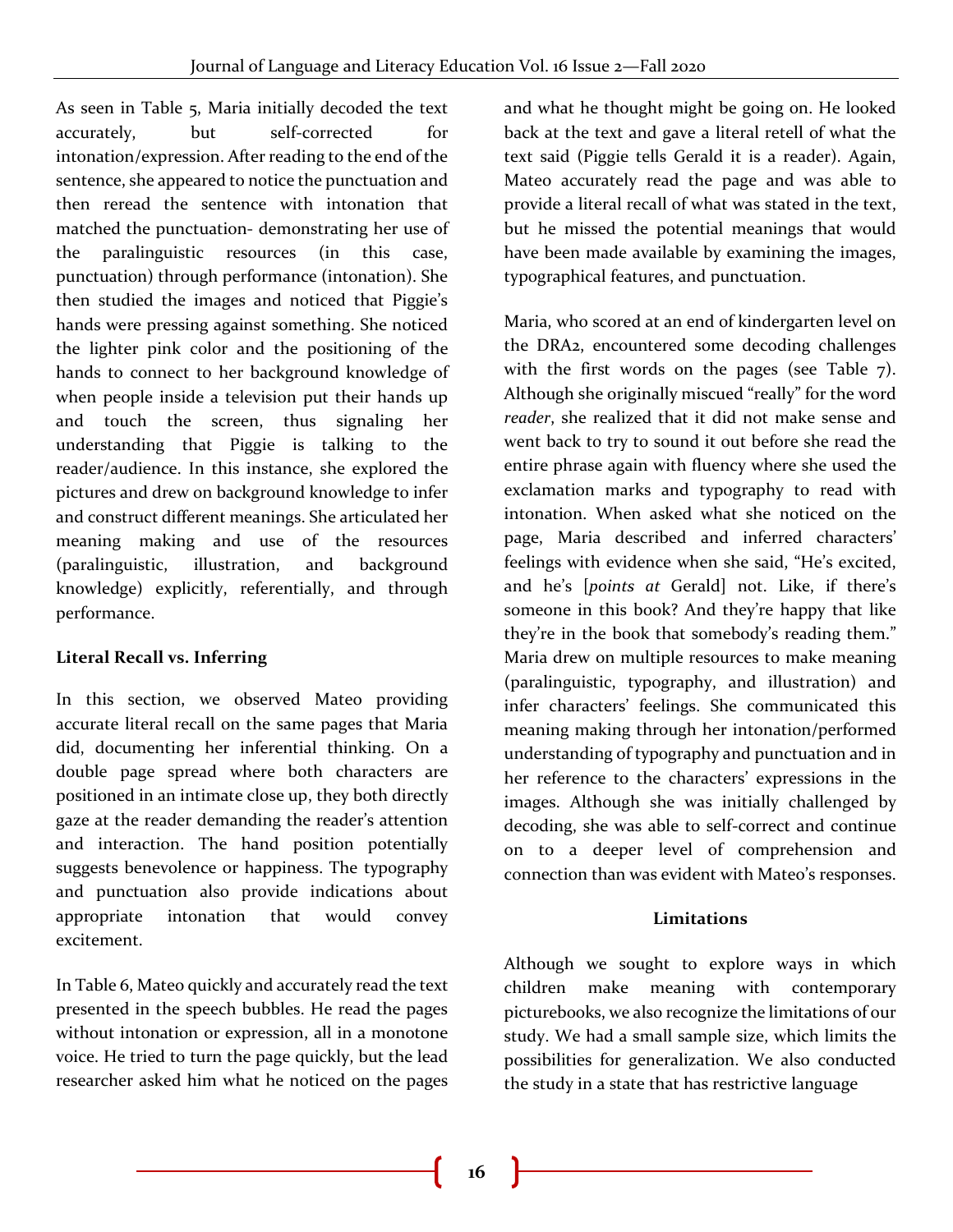#### **Table 6**

#### *Mateo's Monotone Reading and Retell*

| Speaker  | Book reading                                           | Book text                     | <b>Book discussion</b>                                                                                                                                                    | Transcriber<br>notes                                                                       | Response type<br>and semiotic<br>resource |
|----------|--------------------------------------------------------|-------------------------------|---------------------------------------------------------------------------------------------------------------------------------------------------------------------------|--------------------------------------------------------------------------------------------|-------------------------------------------|
| Mateo    | A reader.                                              | a reader!                     |                                                                                                                                                                           |                                                                                            |                                           |
| Mateo    | A reader is<br>reading us.<br>[begins to<br>turn page] | A reader is<br>reading<br>us! |                                                                                                                                                                           | Reads fast $-$<br>skips Author 1's<br>stickies; Author<br>1 has to take<br>him back a step |                                           |
| Author 1 |                                                        |                               | Okay. [ <i>stops turning</i><br>page] So what'd'you<br>notice? ((quietly))<br>Back here. ((normal<br>level)) What do you<br>notice on these<br>pages? What's going<br>on? |                                                                                            |                                           |
| Mateo    |                                                        |                               | Um, Piggy's telling<br>Gerald that it's a<br>reader. [turns to the<br>next page]                                                                                          | Literal<br>Retell/Reading -<br>says what it says<br>on the page                            |                                           |

#### **Table 7**

#### *Maria Self Correcting and Inferring*

| Speaker  | Book reading                                                    | Book text                     | <b>Book discussion</b>                                                                                                                                                                                   | Transcriber<br>notes                                                                                                                                               | Response type<br>and semiotic<br>resource                                         |
|----------|-----------------------------------------------------------------|-------------------------------|----------------------------------------------------------------------------------------------------------------------------------------------------------------------------------------------------------|--------------------------------------------------------------------------------------------------------------------------------------------------------------------|-----------------------------------------------------------------------------------|
| Maria    | (higher pitch)<br>A really-A<br>rea:ad-<br>reader! A<br>reader! | a reader!                     |                                                                                                                                                                                                          | Self-corrects<br>Miscue<br>Fix Up - Self<br>Corrects; Sounds<br>it out                                                                                             | Paralinguistic -<br>performed<br>-Punctuation<br>Typography-<br>performed<br>Size |
| Maria    | (still high<br>pitch) A<br>reader is<br>reading us!             | A reader is<br>reading<br>us! |                                                                                                                                                                                                          | Pauses before<br>beginning,<br>noticing<br>punctuation                                                                                                             | Typography -<br>performed<br><b>Italics</b>                                       |
| Author 1 |                                                                 |                               | What do you notice<br>about these two<br>pages? [child points<br>at image] What are<br>you [thinking?]                                                                                                   |                                                                                                                                                                    |                                                                                   |
| Maria    |                                                                 |                               | [He's] excited and<br>he's [points at Gerald]<br>not. Like, if there's<br>someone in this book<br>and they're happy<br>that like they're in the<br>book that<br>somebody's reading<br>them. [turns page] | Physicality $-$<br>touches the<br>image<br>Image - looks at<br>their expressions<br>(?)<br>Positionality -<br>recognizes that<br>the characters<br>are in the book | Illustration -<br>referential<br><b>Facial Expression</b>                         |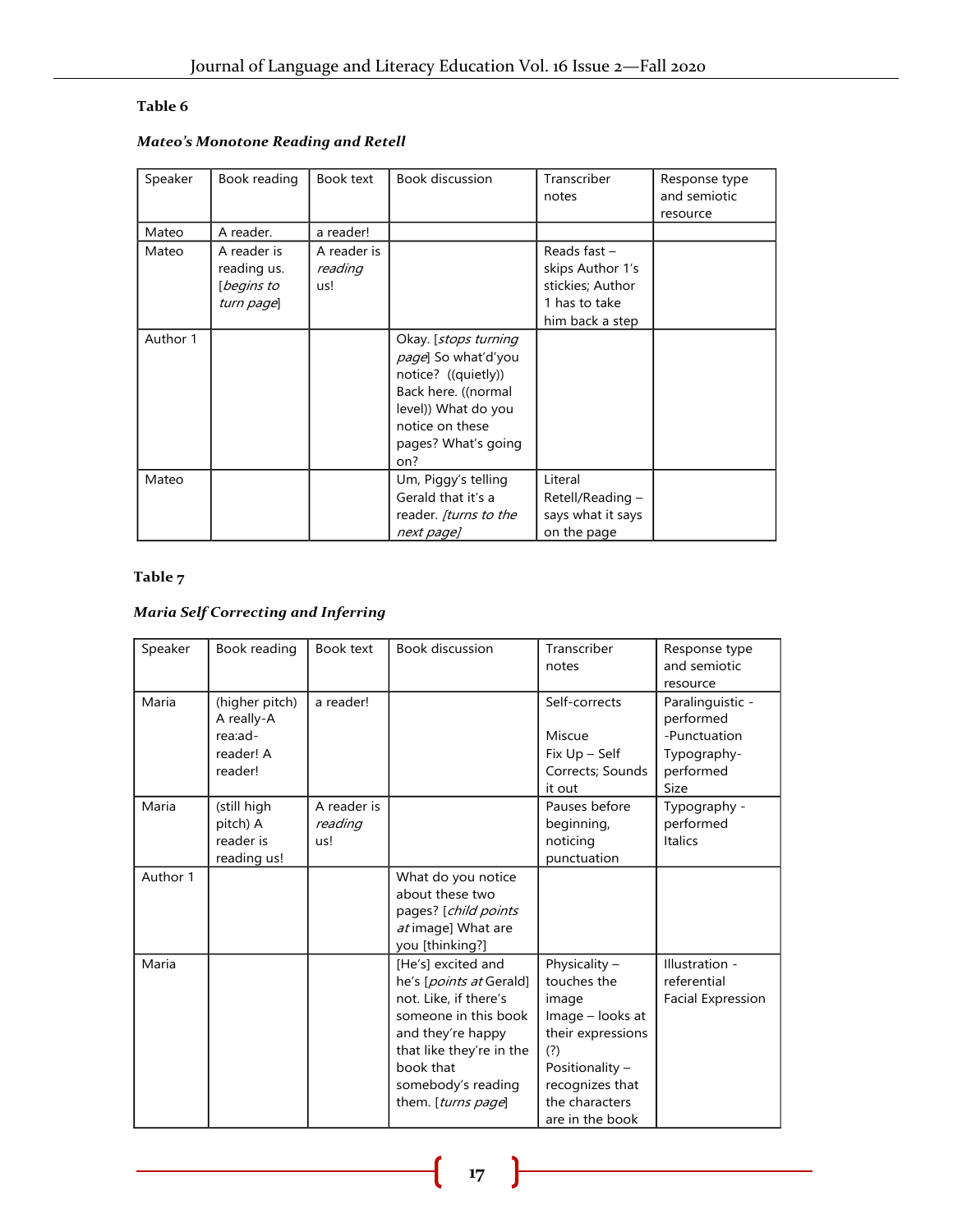policies, so we were unable to explore the students' proficiencies in their home language and identify ways they were able to draw on their bilingual knowledge to support this meaning making. Additionally, we conducted this study with one book by a popular author. Future studies could use a larger sample size including students in bilingual programs and using multiple texts by different contemporary authors.

#### **Discussion & Conclusion**

These findings are at once both expected and surprising. *We are in a Book!* (Willems, 2010) uses a number of visual, textual, and design features, including variation in font size, variation in image/text layout, and speech/thought bubbles, which have been suggested to present more challenges for readers (Fountas & Pinnell, 2011). As such, it might be expected that the text would present a challenging reading experience for Maria, who scored a 3 on the DRA2 assessment; while the text might prove less challenging for Mateo, with his DRA<sub>2</sub> score of 16.

In the case of Mateo, his DRA2 score is predictive, to a certain extent, of his reading of the picturebook. He focused on reading the written narrative quickly and accurately, yet in a monotone voice, progressing from page to page without appearing to spend time looking at the visual images. As speed and accuracy are both skills emphasized on the DRA2 and similar assessments, this approach may not be surprising. Mateo was performing his reading of the text in a manner consistent with how he had been assessed in the past and what had been emphasized in those past assessments. Similarly, when asked to share his thinking about the text, Mateo focused on a literal retell of the printed text. For example, he told the researcher that "Piggie's telling Gerald that it's a reader," which was an accurate literal recall of the spread in question. Again, Mateo performed his

reading of the text in a manner consistent with how his reading has been evaluated in the past—as accurate literal recall of text—is also a skill valued in DRA2 and similar assessments. However, Mateo's quick and accurate reading of the text and his accurate literal retell did not reflect an in-depth understanding of the text. Although he was able to tell the researcher that "Piggie's telling Gerald it's a reader," his retell does not indicate that he understood that the "it" Piggie was referring to is the reader, who in this instance is Mateo himself. Mateo's literal recall of the words in the text missed the interaction occurring between the reader and the characters in which the characters look out from the story world to observe the reader.

Similarly, Maria's lower DRA2 score was predictive in some ways of her reading of the text. As might be expected based on her score, she encountered decoding challenges that caused the text to not make sense which in turn prompted her to sound out relevant words. In her fluent re-readings of the text, she read with intonation, which was reflective of her understanding of the characters' emotional responses.

Unlike Mateo, Maria did not focus her discussion of the text on literal recall. Instead, she inferred characters' emotions and discussed the interaction between the story world and the real world. She understood the text's premise that the characters are aware of and directly interacting with the reader. To reach this understanding, Maria drew meaning potential from the visual, textual, and design resources and drew from her own background knowledge. These practices are not often recognized in DRA and other early reading assessments. As such, her in-depth understanding of the text would not necessarily enhance or improve her DRA2 scores.

Although Mateo's and Maria's fluency when reading the texts aligns to some degree with their DRA scores,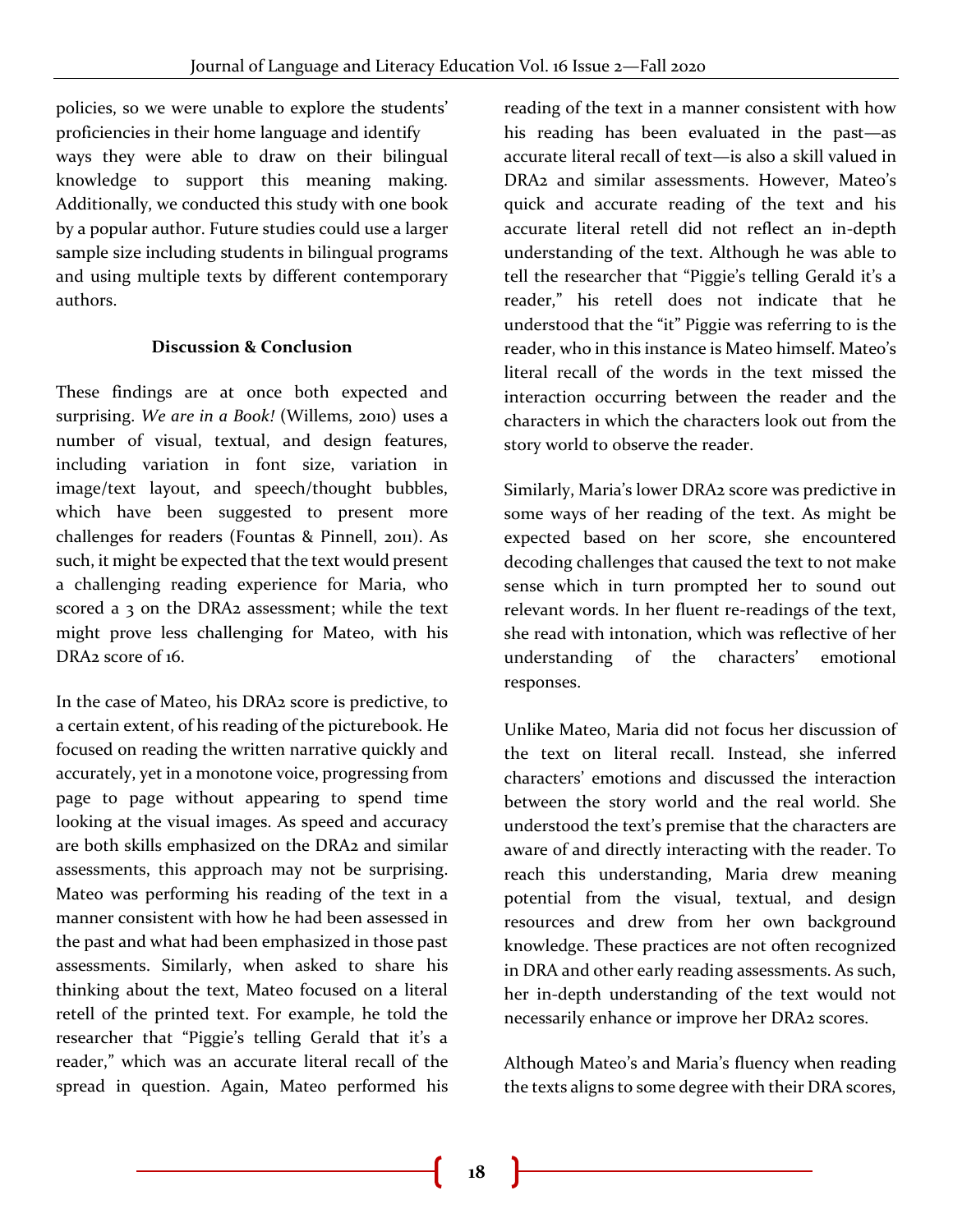these assessments were not reflective of their meaning making with the text. Maria demonstrated a much more in-depth and nuanced understanding of the picturebook than Mateo by drawing on a wider range of visual, textual, and design resources with greater frequency. This process is reflective of Halladay's (2008) finding that students' reading comprehension is not consistently related to students' oral reading accuracy. Most importantly, Maria understood a picturebook that many leveling systems would locate outside her independent reading level. In some classroom contexts, she might never have been given the opportunity to read this text based on her DRA2 scores. The results in this study call into question the continued practice of matching kids to texts through the explicit use of early literacy assessments (Kontovourki, 2012; Rog & Burton, 2001).

As mentioned in our literature review, existing literacy assessments such as DRA2, offer educators a resource to aid in matching readers to texts. These assessments score student's fluency, word accuracy, and comprehension (Paris, 2002; Rabinowitz, Wong, & Filby, 2002), which are then used to match readers to texts that fall within their independent and instructional reading levels (Allington, McCuiston, & Billen, 2015; Ford & Opitz, 2008). However, this process overemphasizes the relationship between the text's level of difficulty and readers' fluency and decoding at the expense of readers' background knowledge, receptive vocabulary, and personal experiences (Billman, Hilden, & Halladay, 2009). Our research further emphasizes this point and suggests

that existing early literacy assessments also fail to account for how readers make meaning with typography, punctuation, and image. It is important that educators recognize that these resources, rather than serving as a distraction for students, provide resources that support complex meaning making with multimodal texts. As such, relying solely on early literacy assessments, as they currently exist, to match readers with texts has the potential to unnecessarily limit readers' access to texts that are well within their ability to comprehend.

Furthermore, in recognizing that readers make meaning with modes beyond printed text, it is important for educators to make space for this sort of meaning making in the classroom. We assert, as have many other before us (e.g., Kress, 2010; Kress & van Leeuwen, 2006; Lankshear & Knobel, 2006; Luke, 1995; The New London Group, 1996), that literacy instruction must expand to include new pedagogies and instructional practices that support visual and multimodal literacies of readers. Expanding pedagogies and instructional practices to support visual and multimodal literacies also necessitates expanding literacy assessment practices to account for the multiple modes that readers rely on when making meaning with multimodal texts. Because current assessment practices foreground oral fluency and decoding, they do not account for and fail to acknowledge a large body of the comprehension work readers are doing in today's classrooms. Teachers need to find ways of assessing students that acknowledge and value multiple ways of making meaning with texts.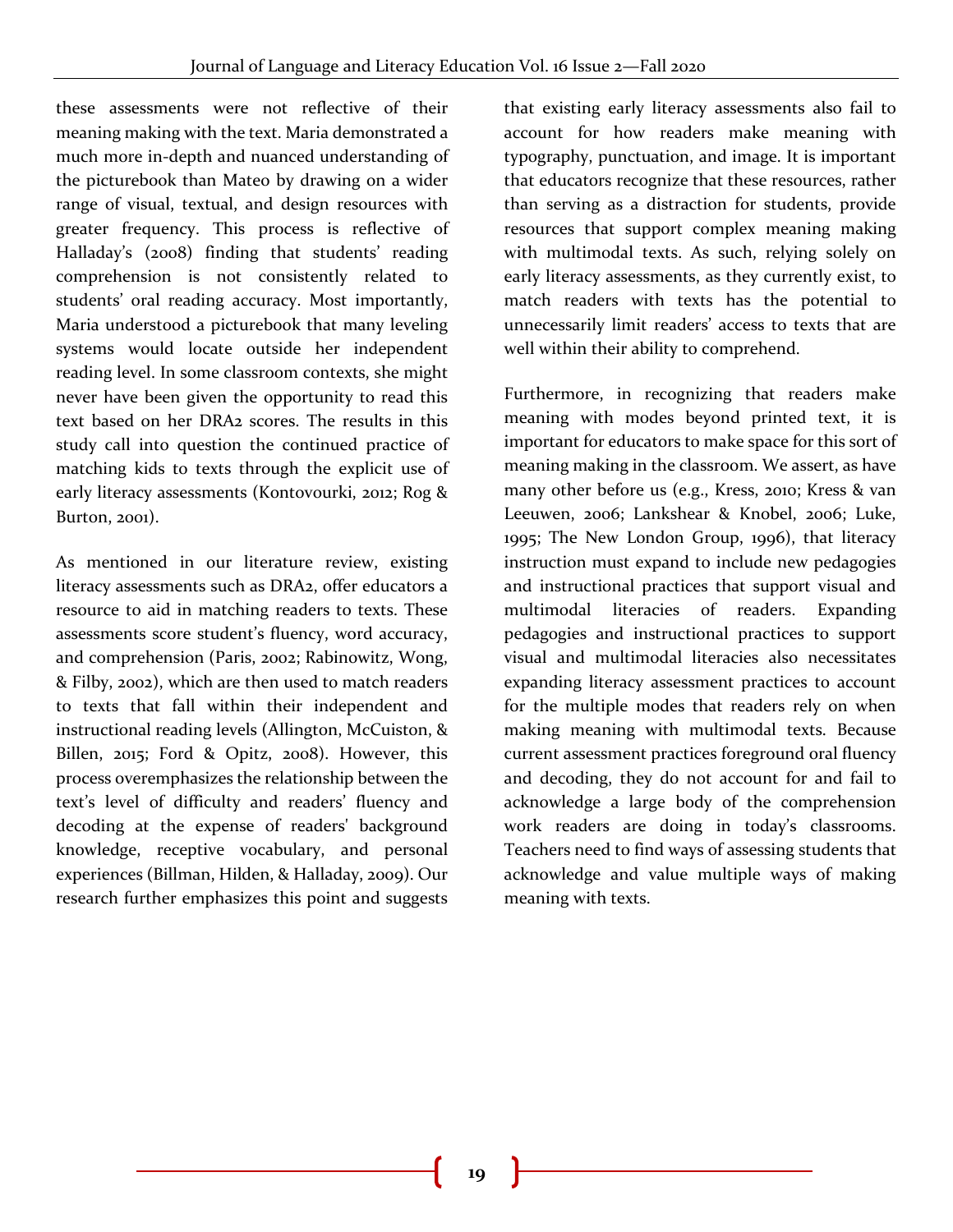#### **References**

- Aiello, G. (2006). Theoretical advances in critical visual analysis: Perception, ideology, mythologies, and social semiotics. *Journal of Visual Literacy*, *26*(2), 89-102.
- Allington, R. L. (2012). *What really matters for struggling readers: Designing research-based programs.* Pearson.
- Allington, R. L., McCuiston, K., & Billen, M. (2015). What research says about text complexity and learning to read. *The Reading Teacher*, *68*(7), 491–501.
- Arizpe, E., & Styles, M. (2003). *Children reading pictures: Interpreting visual texts*. Routledge.
- Beaver, J., & Carter, M. (2009). *DRA2 K-8 technical manual: Developmental reading assessment*, (2nd ed.). Pearson Education.
- Betts, E. A. (1946). *Foundations of reading instruction, with emphasis on differentiated guidance*. American Book Co.
- Bialystok, E. (2018). Bilingual education for young children: Review of the effects and consequences. *International Journal of Bilingual Education and Bilingualism*, *21*(6), 666-679.
- Billman, A. K., Hilden, K., & Halladay, J. L. (2009). When the "right texts" are difficult for struggling readers. In E. H. Hiebert & M. Sailors (Eds.), *Finding the right texts: What works for beginning and struggling readers (*pp. 203-226). Guilford.
- Clay, M. (1991). *Reading recovery: A guidebook for teachers in training.* Heinemann.
- Davison, A., & Kantor, R. N. (1982). On the failure of readability formulas to define readable texts: A case study from adaptations. *Reading Research Quarterly*, *17*(2), 187-209.
- Dzaldov, B. S., & Peterson, S. (2005). Book leveling and readers. *The Reading Teacher*, *59*(3), 222-229.
- Erickson, F. (1986). Qualitative methods in research on teaching. In M. C. Wittrock (Ed.), *Handbook of research on teaching* (3rd ed., pp. 119-161). Macmillan.
- Fei, V. L. (2004). Problematising "semiotic resource." In E. Ventola, C. Charles, & M. Kaltenbacher (Eds.), *Perspectives on multimodality (*pp. 51-63). John Benjamins.
- Fountas, I. C., & Pinnell, G. S. (2006). *Leveled books K-8: Matching texts to readers for effective teaching*. Heinemann.
- Fountas, I. C., & Pinnell, G. S. (2011). *The Fountas & Pinnell literacy continuum: A guide to teaching.* Heinemann.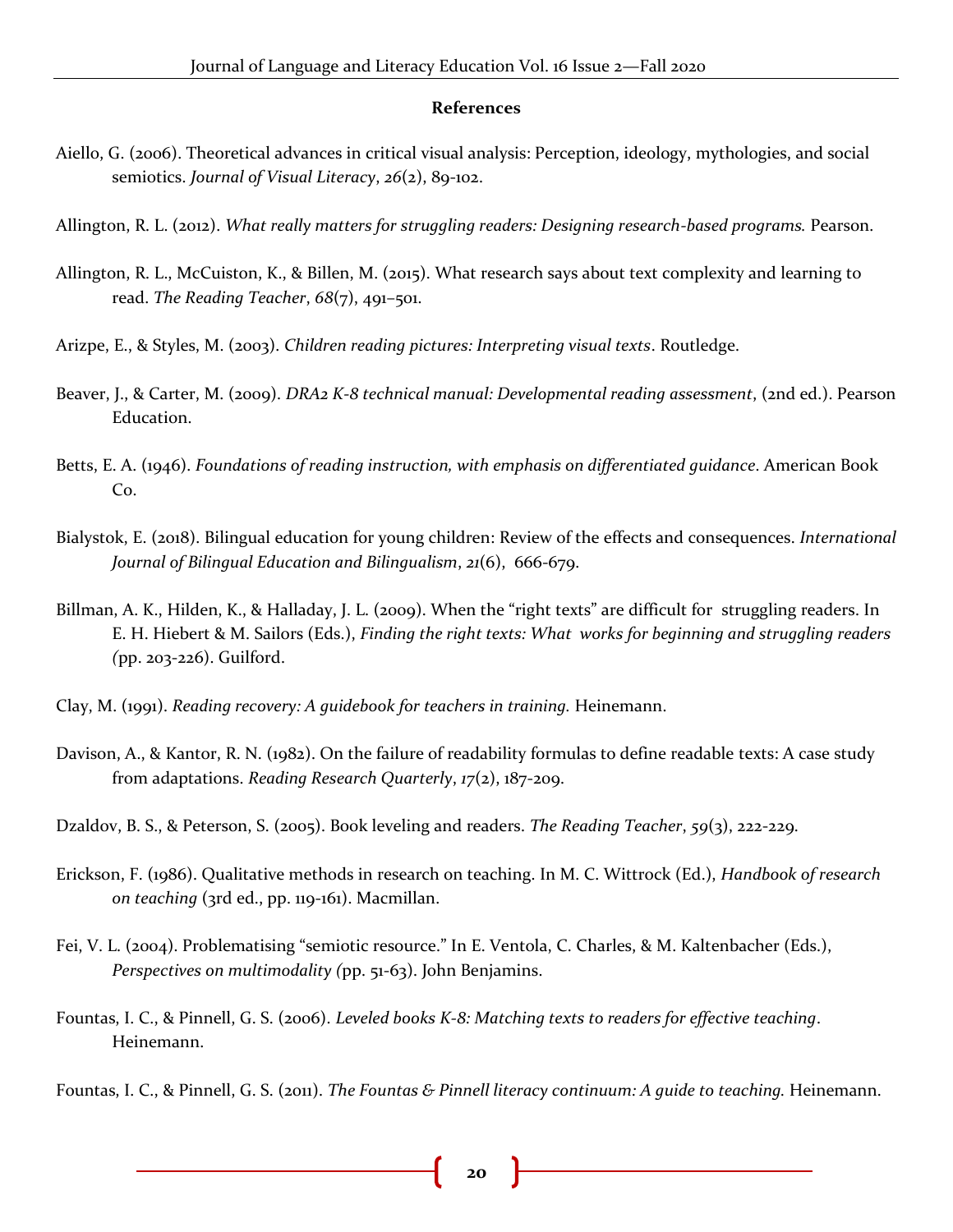Fountas, I. C., & Pinnell, G. S. (2016). *Benchmark assessment systems: Years K-2, levels A-N*. Heinemann.

- Fountas, I. C., & Pinnell, G. S. (2017). *The Fountas & Pinnell literacy continuum: A tool for assessment, planning, and teaching.* Heinemann.
- Ford, M. P., & Opitz, M. F. (2008). A national survey of guided reading practices: What we can learn from primary teachers. *Literacy Research and Instruction*, *47*(4), 309–331.
- Garcia, E., Lawton, K., & Diniz de Figueiredo, E. (2013). The education of English language learners in Arizona: A history of underachievement. *Teachers College Record, 114*(9), 1-18.
- Glasswell, K., & Ford, M. (2011). Let's start leveling about leveling. *Language Arts*, *88*(3), 208-216.
- Gomez, L. M., & Cisneros, J. (2020). Dual language programs: Questions of access in the state of Arizona. E*ducation Policy Analysis Archives*, *28*(18), 1-20.
- Gonzalez, V. (2012). Assessment of bilingual/multilingual pre-k-grade 12 students: A critical discussion of past, present, and future issues. *Theory Into Practice, 51,* 290-96.
- Halladay, J. L. (2008). *Difficult texts and the students who choose them: The role of text difficulty in second graders' text choices and independent reading experiences*. Unpublished doctoral dissertation, Michigan State University. Department of Curriculum, Teaching, and Educational Policy.
- Hiebert, E. H. (2002). Standards, assessment, and text difficulty. In A. E. Farstrup & S. J. Samuels (Eds.), *What*  research has to say about reading Instruction (3<sup>rd</sup> ed., pp. 337 -369). International Reading Association.
- Hiebert, E. H., & Mesmer, H. A. E. (2013). Upping the ante of text complexity in the Common Core State Standards: Examining its potential impact on young readers. *Educational Researcher*, *42*(1), 44-51.
- Hodgkinson, T., & Small, D. (2018). Orienting the map: Where K to 12 teachers stand in relation to text complexity. *Literacy Research and Instruction*, *57*(4), 369-386.
- Jewitt, C. (2014). *The Routledge handbook of multimodal analysis.* (2<sup>nd</sup> ed.). Routledge.
- Jimenez-Silva, M., Gomez, L., & Cisneros, J. (2014). Examining Arizona's policy response post Flores v. Arizona in educating K–12 English language learners. *Journal of Latinos and Education*, *13*(3), 181-195.
- Kachorsky, D., Moses, L., Serafini, F., & Hoelting, M. (2017). Meaning making with picturebooks: Young children's use of semiotic resources. *Literacy Research and Instruction, 56*(3), 231-249*.*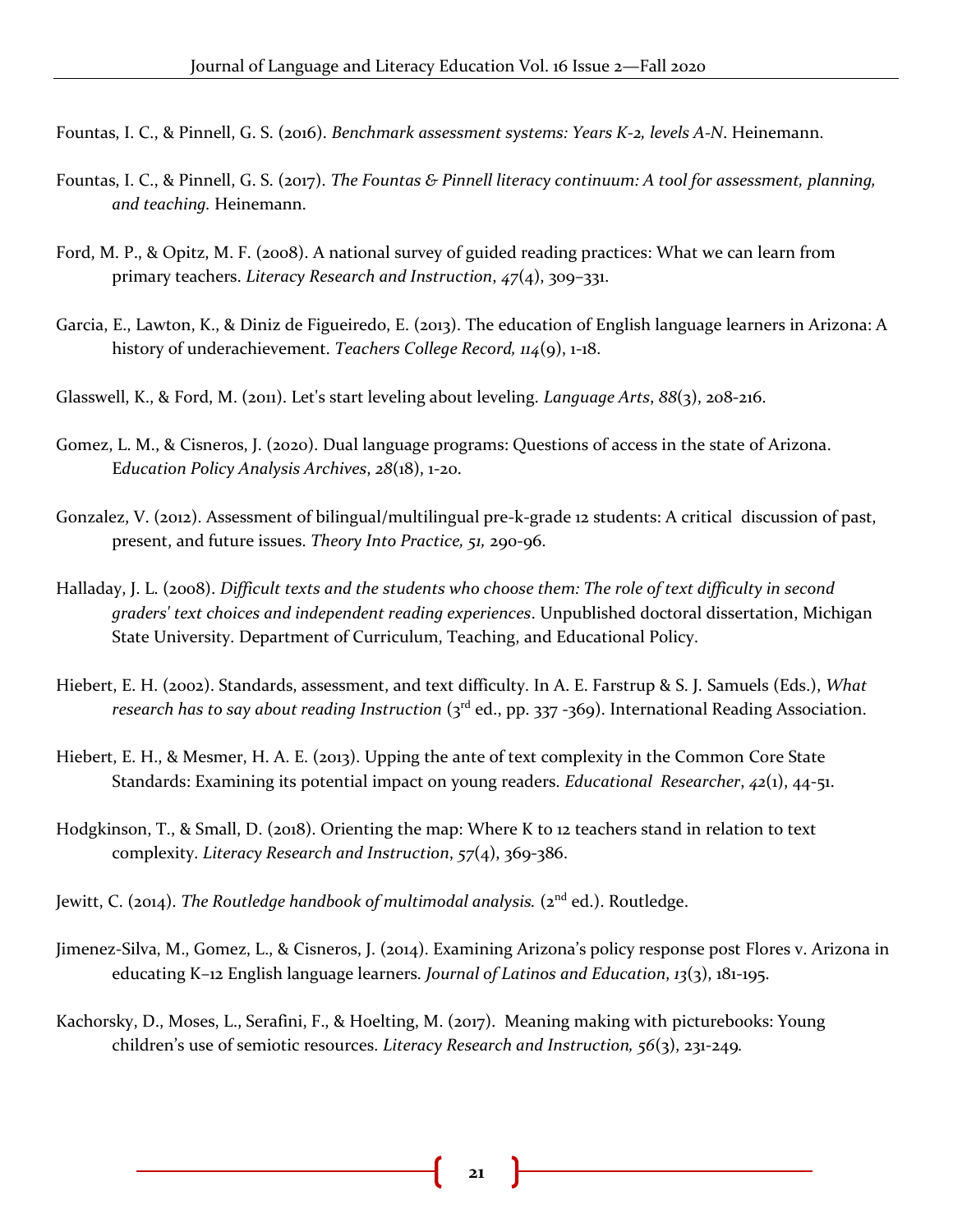- Krashen, S., Rolstad, K., & MacSwan, J. (2007). Review of "Research summary and bibliography for structured English immersion programs" of the Arizona English language learners task force. *Institute for Language Education and Policy*.
- Kress, G. (2010). *Multimodality: A social semiotic approach to contemporary communication.* Routledge.
- Kress. G. (2014). What is mode? In C. Jewitt (Ed.), *The Routledge handbook of multimodal analysis* (pp. 60-75). Routledge.
- Kress, G., & van Leeuwen, T. (2006). *Reading images: The grammar of visual design* (2nd ed.). Routledge.
- Kontovourki, S. (2012). Reading leveled books in− assessment‐saturated classrooms: A close examination of unmarked processes of assessment. *Reading Research Quarterly, 47*(2), 153-171.
- Lankshear, C., & Knobel, M. (2006). Sampling "the New" in New Literacies. In M. Knobel & C. Lankshear (Eds.), *A New Literacies sampler* (pp. 1–24). Peter Lang.
- Luke, A. (1995). When basic skills and information processing just aren't enough: Rethinking reading in new times. *Teachers College Record*, *97*(1), 95–115.
- Merriam, S. B. (1998). *Qualitative research and case study applications in education.* Jossey-Bass.
- National Governors Association Center for Best Practices, Council of Chief State School Officers. (2010). *Common core standards: English language arts and literacy in history/social studies, science, and technical subjects.* National Governors Association Center for Best Practices, Council of Chief State School Officers.
- Nelley, E., & Smith, A. (2000). *Rigby PM benchmark kit: Teacher's notes and records*. Nelson Thornes.
- Paris, S. G. (2002). Measuring children's reading development using leveled texts. *The Reading Teacher*, *56*(2), 168-171.
- Parker, F., & Riley, K. (2010). *Linguistics for non-linguists.* (5th ed.). Pearson Education.
- Rabinowitz, S., Wong, J., & Filby, N. (2002). Understanding young readers: The role of early literacy assessment. *Knowledge Brief.*
- Rios-Aguilar, C., Gonzȧlez Canchė, M. S., & Moll, L. C. (2012). Implementing structured English immersion in Arizona: Benefits, challenges, and opportunities. *Teachers College Record, 114*(9), 1-18.
- Rog, L. J., & Burton, W. (2001). Matching texts and readers: Leveling early reading materials for assessment and instruction. *The Reading Teacher*, *55*(4), 348-356.